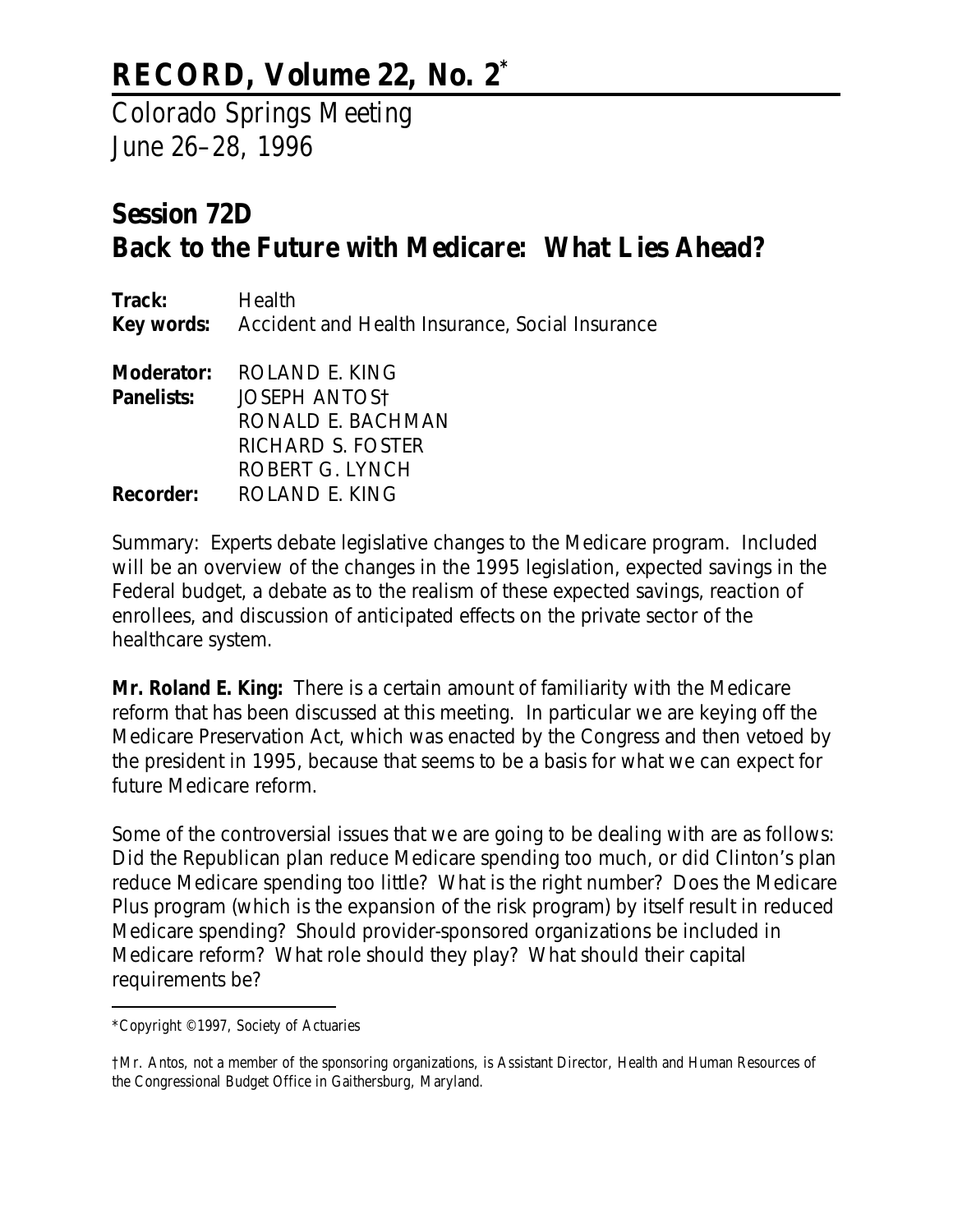Another issue is the role of medical savings accounts (MSAs) in Medicare reform. Another controversial issue is: do health maintenance organizations (HMOs) currently contribute to reduced Medicare spending? Is the geographic reconfiguration of the adjusted average per capita cost (AAPCC) a wise thing to do. In other words, is it going to save money or is it going to cost money for the Medicare program?

We have a very knowledgeable and distinguished panel. Joe Antos is currently the assistant director of health and human resources at the Congressional Budget Office. He has also been the associate administrator for management at the Health Care Financing Administration (HCFA). He has been the director of the office of research and demonstrations at HCFA, and he has also had positions at the Department of Health and Human Services (HHS), the Office of Management and Budget, and the Labor Department.

Ron Bachman is a partner and a consulting actuary with Coopers & Lybrand. He was a member of the Medicare work group, and he chairs Newt Gingrich's advisory group on Medicare reform. He also played an instrumental role in helping us, when I was at HCFA, to make more accurate mental health coverage cost estimates for the 1994 Health Security Act.

Rick Foster is currently the chief actuary of HCFA. He is a former deputy chief actuary at the Social Security Administration. Rick stood out at the Social Security Administration as a proponent of realistic cost projections for social insurance programs.

Robert Lynch is an actuary with WPS in Wisconsin and he is also a member of the Medicare work group.

Rick will set the stage for us and base his comments on the 1996 Trustees Report that just came out this month. Then the other speakers will present in alphabetical order.

**Mr. Richard S. Foster:** I will say a few words about the financial status of Medicare. I will focus primarily on the hospital insurance (HI) program because that is the one that gets all the attention and has caused all the uproar. I will also say a few words about the supplemental medical insurance (SMI) program.

Table 1 shows a few of the Medicare basics. I will remind everybody that Medicare has two parts: Part A and Part B. Part A is otherwise known as HI. Part B is known as SMI. The two programs have very different methods of financing. It is worth noting that the benefits are fairly well understood for each part. One covers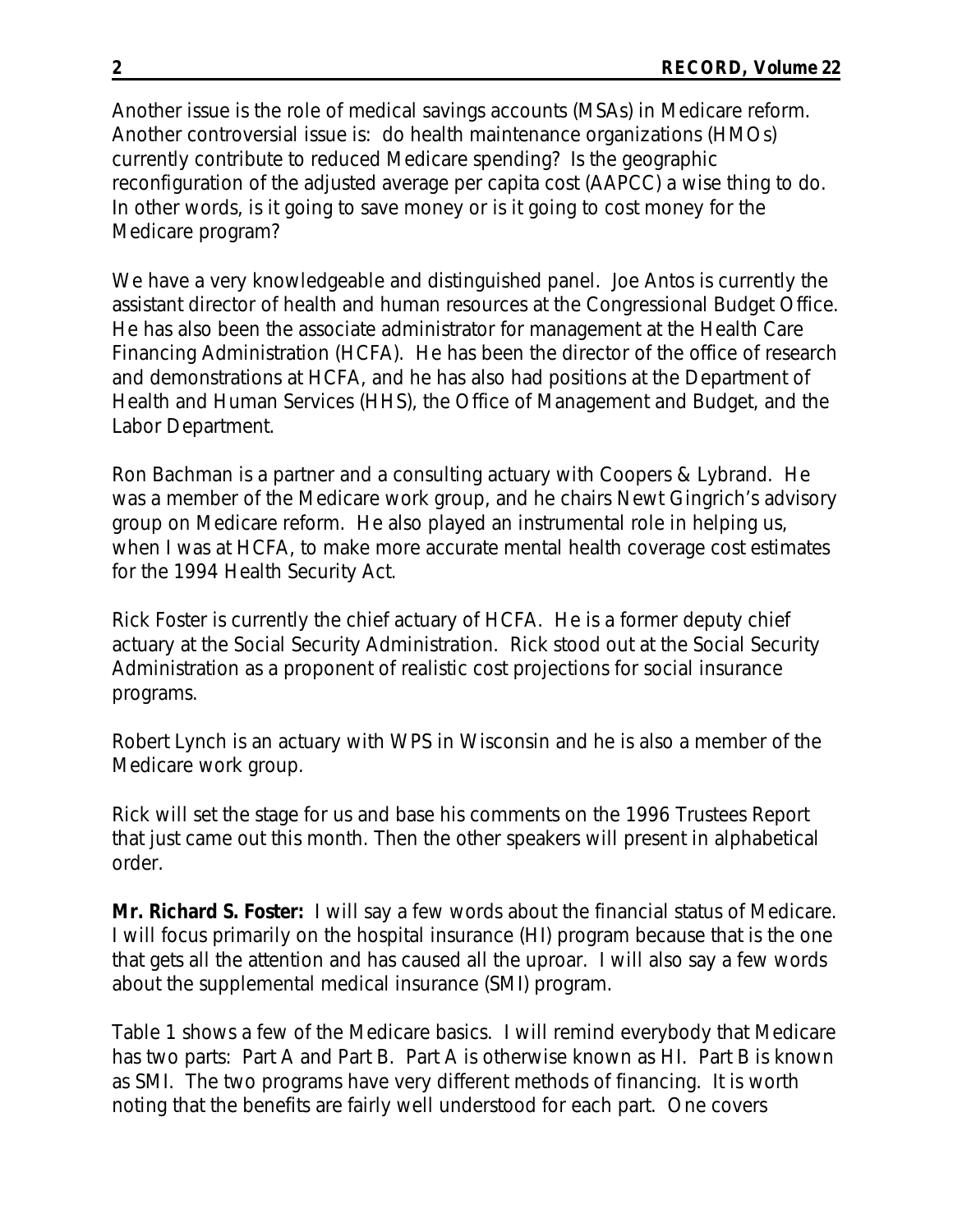primarily hospital and related services, and the other covers primarily physician and outpatient hospital services. It is worth noting that HI is more of an old-fashioned insurance plan in a sense that you are covered against the risk of a fairly expensive event, and not that many people encounter such events in a given year. For HI, in the course of a year, maybe 22% of beneficiaries use these services. For SMI, on the other hand, the deductible is only \$100. It is fairly easy to meet that. In the course of a year something like 84% of our beneficiaries end up with at least some services covered by SMI or Part B.

|                                                                | <b>Hospital Insurance (HI)</b>                                                                                                                                                                                                                                                                                                    | <b>Supplemental Medical Insurance</b><br>(SMI)                                                                                                                                                                                                                  |
|----------------------------------------------------------------|-----------------------------------------------------------------------------------------------------------------------------------------------------------------------------------------------------------------------------------------------------------------------------------------------------------------------------------|-----------------------------------------------------------------------------------------------------------------------------------------------------------------------------------------------------------------------------------------------------------------|
| Enrollment in CY 1995:<br>Total<br>Proportion<br>with services | 37.1 million<br>22%                                                                                                                                                                                                                                                                                                               | 35.6 million<br>84%                                                                                                                                                                                                                                             |
| <b>Benefits</b>                                                | Inpatient hospital care<br>Skilled nursing care<br>Home healthcare<br>Hospice care<br>Subject to deductible and coinsurance                                                                                                                                                                                                       | Physician services<br>Outpatient hospital services<br>Other services, e.g.<br>Diagnostic tests<br>Medical equipment<br>Ambulance<br>Subject to deductible and<br>coinsurance                                                                                    |
| Financing                                                      | HI tax on covered earnings:<br>1.45% payable by employees<br>and employers each<br>2.90% payable by self-employed<br>Following elimination of HI<br>contribution base (effective<br>1994), HI tax applies to all<br>earnings in covered employment<br>Revenue from taxation of OASDI<br>benefits (portion between 50% and<br>85%) | Premiums paid by enrollees:<br>\$42.50 per month in 1996<br>$\bullet$<br>Currently covers 25% of costs<br>$\bullet$<br>General revenue transfers:<br>\$127.30 per month for aged<br>persons<br>\$167.70 per month for disabled<br>Covers remaining 75% of costs |

TABLE 1 MEDICARE ENROLLMENT, BENEFITS, AND FINANCING

Let's focus on how these two parts are financed because that's critical. In particular, the HI program is financed primarily by a portion of the Federal Insurance Contributions Act (FICA) and the State Insurance Contributions Act (SICA). These are payroll taxes that you pay. It is 1.45% of earnings paid by employees and employers each, and self-employed pay a total rate of 2.9%. I suspect many of you are aware that the maximum tax limit or wage limit on which you pay HI taxes was removed effective 1994. So you now pay HI taxes on your total wages and salaries regardless of how high they are.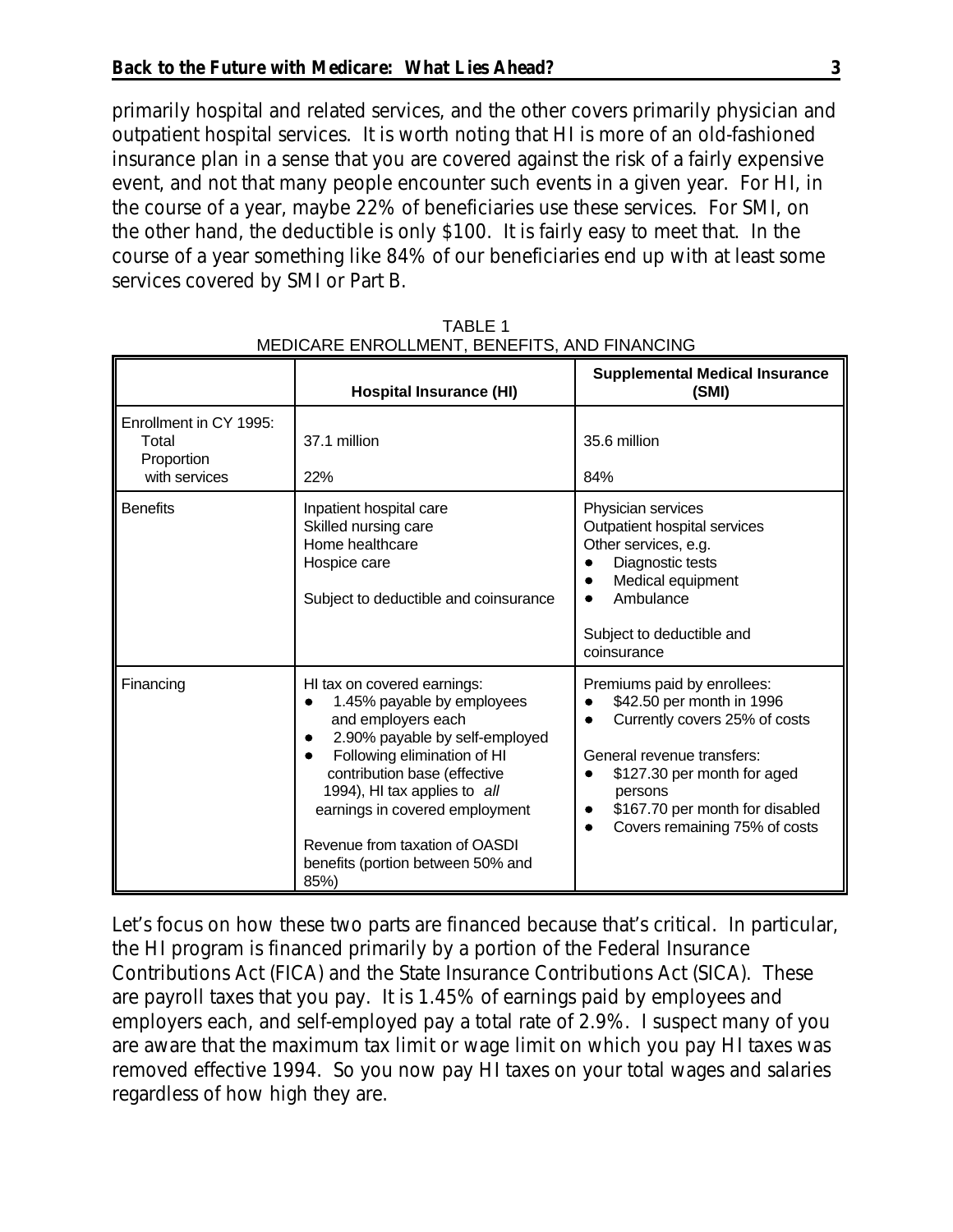There are other minor sources of income for the HI program, such as interest income, some revenue from the taxation, and the income taxation of social security benefits, but they are small by comparison.

Now, contrast that to the financing for SMI, which is a voluntary program. It is financed in part by monthly premiums paid by the enrollees and they currently cover 25% of the total cost of the program. The other 75% is picked up from general government revenues.

Each program has its own trust fund. There is financial oversight provided by a board of trustees and the discussion that I will make is based on the 1996 Trustees Reports. Projections are made in the Trustees Reports for a short-range period (the next ten years), and a long-range period, the next 75 years. The purpose of these projections is to illustrate how these programs would operate under specified conditions that could reasonably be expected to occur. That is useful for policymakers.

The only thing we can really count on is that any single projection will be wrong, and probably very wrong. For that reason, we show three sets of assumptions or projections under three sets of assumptions to illustrate the uncertainty and the possible range of outcomes. Of course, it is also entirely possible we could fall outside of that range, as we have from time to time in the past.

Let's take a look at the short-range outlook for the HI trust fund. In Chart 1, the solid black curve is the past and projected future expenditures of the HI trust fund. The heavy dashed curve is the past and future income to the program.

You can see that throughout most of the past, those two curves have been fairly close together, which illustrates the fact that the programs have been financed on a pay-as-you-go basis throughout HI's history. You can also see the basis for the problem we have for HI.

Starting in 1990, the expenditures of the program were increasing considerably faster than the incomes. We project that will continue to happen. In particular, we have expenditures increasing at 8% or 9% a year, whereas the income is increasing at only 5% or 6% a year.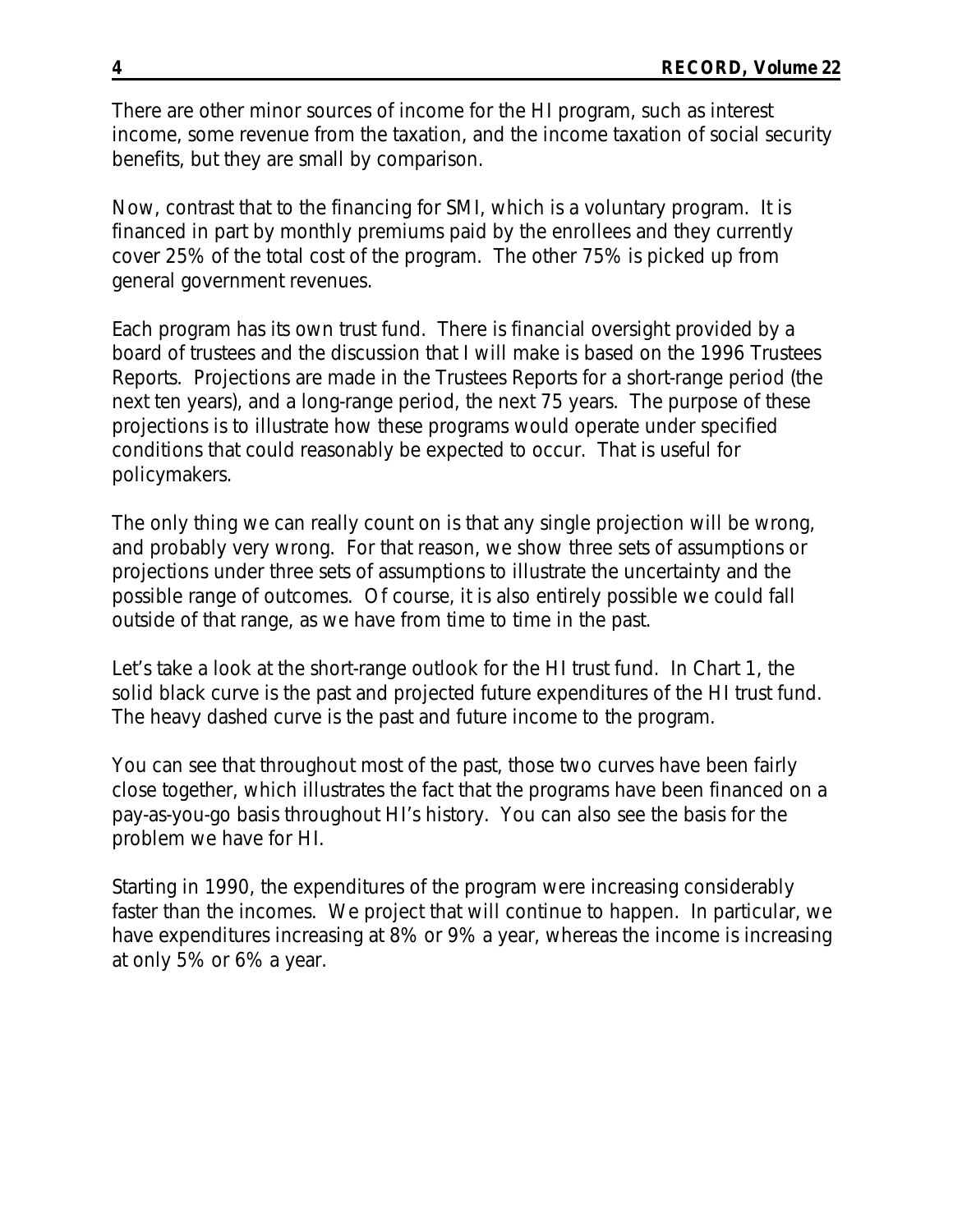

CHART 1 HI INCOME, EXPENDITURES, AND TRUST FUND ASSETS (IN BILLIONS)

In 1995, we ran a deficit. In other words, our income was not sufficient to cover the expenditures. That was only the second time it ever happened for the program. It caused quite a stir. A deficit is not the end of the world. We have assets that are invested in government securities. We can redeem those assets to cover any shortfalls, but as you can see from the thin assets curve, they will not last forever. In particular, we used up \$2.6 billion of the assets last year, and we will use up probably \$8 or \$9 billion this year, and we are going to use it all up by the time we get to early in 2001.

One other thing you can notice is right now the income and the cost curves are fairly close together, so if we tried to fix the problem today, we would have to change the trends, get that cost trend down, and get the income trend up. Suppose we wait a year or two, or three, such that these curves have continued to grow apart. The longer we wait, the harder it is going to be to bring the system back into balance.

Note: Projections are based on the intermediate assumptions from the 1996 Trustees Report.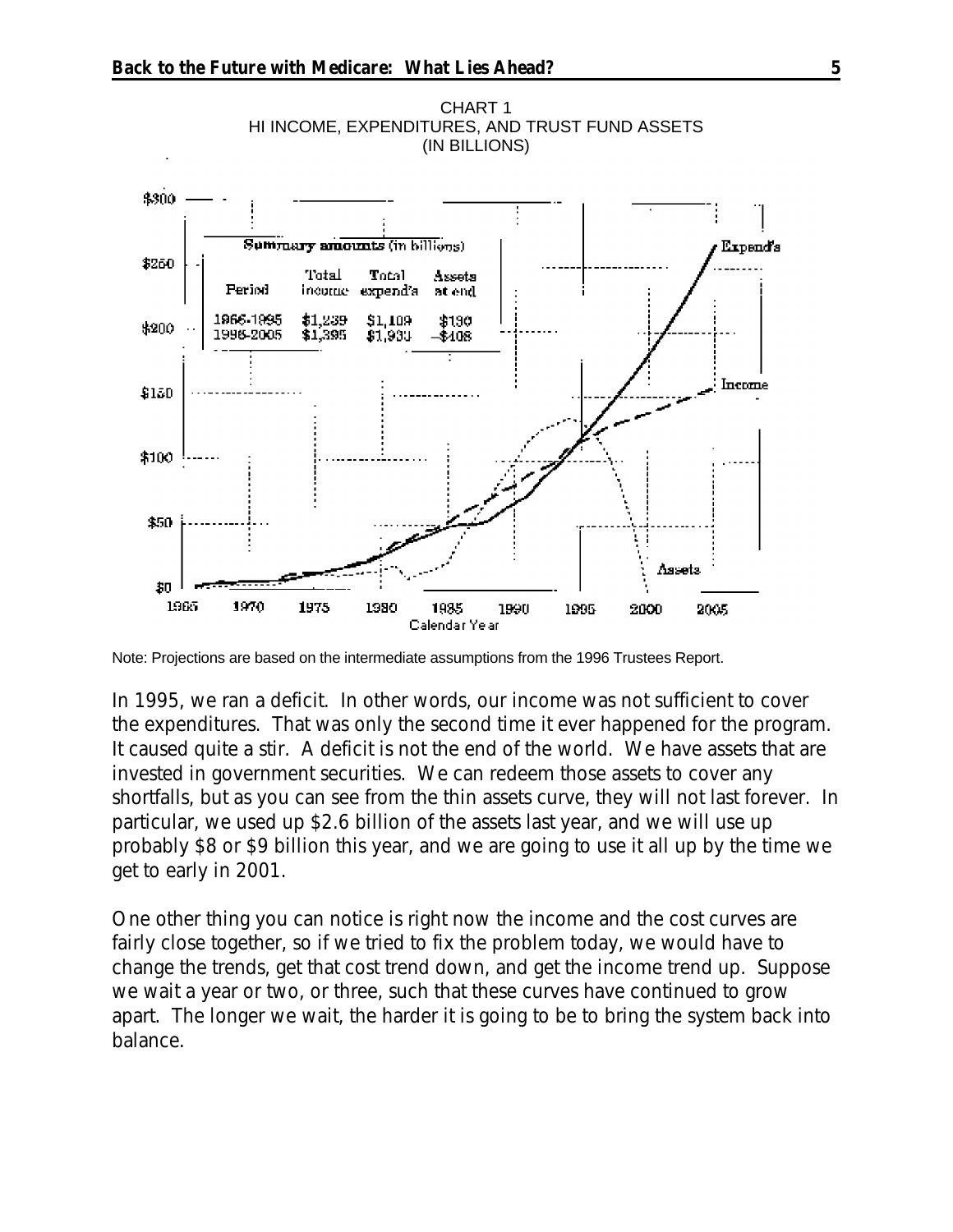Let's look at Chart 2. This is another way of looking at the trust fund assets for HI. Here we express the assets as a percentage of annual expenditures, so we get a relative measure. For the fun of it, we have put the social security or OASDI program on here for comparison. You probably have seen in the newspapers that the OASDI trust fund is expected to peak at about 2011 and then be depleted rapidly once the baby boomers retires. Notice for HI that we already have peaked and, moreover, we will go broke long before the baby boomers even start to retire. That is all without corrective legislation, of course.



Note: Projections are based on the intermediate assumptions from the 1996 Trustees Report.

Let's take a look at the long-range income and cost rates for HI. In Chart 3 we have taken the same source of income and expenditures and expressed them as a percentage of taxable payroll. In other words, all the wages and salaries and self-employment income is subject to the HI payroll tax. That is maybe \$3.6 trillion these days. Notice in the past the income rate curve and the cost rate curve are very close together. Notice also that the cost has generally gone up very quickly even expressed as a percentage of payroll, but the income has kept up with it. From now to 2070, the income rate does not change very much. That 1.45% tax rate paid by both employees and employers is written into the law. It is fixed. It will not change until Congress decides to change it and the President decides to accept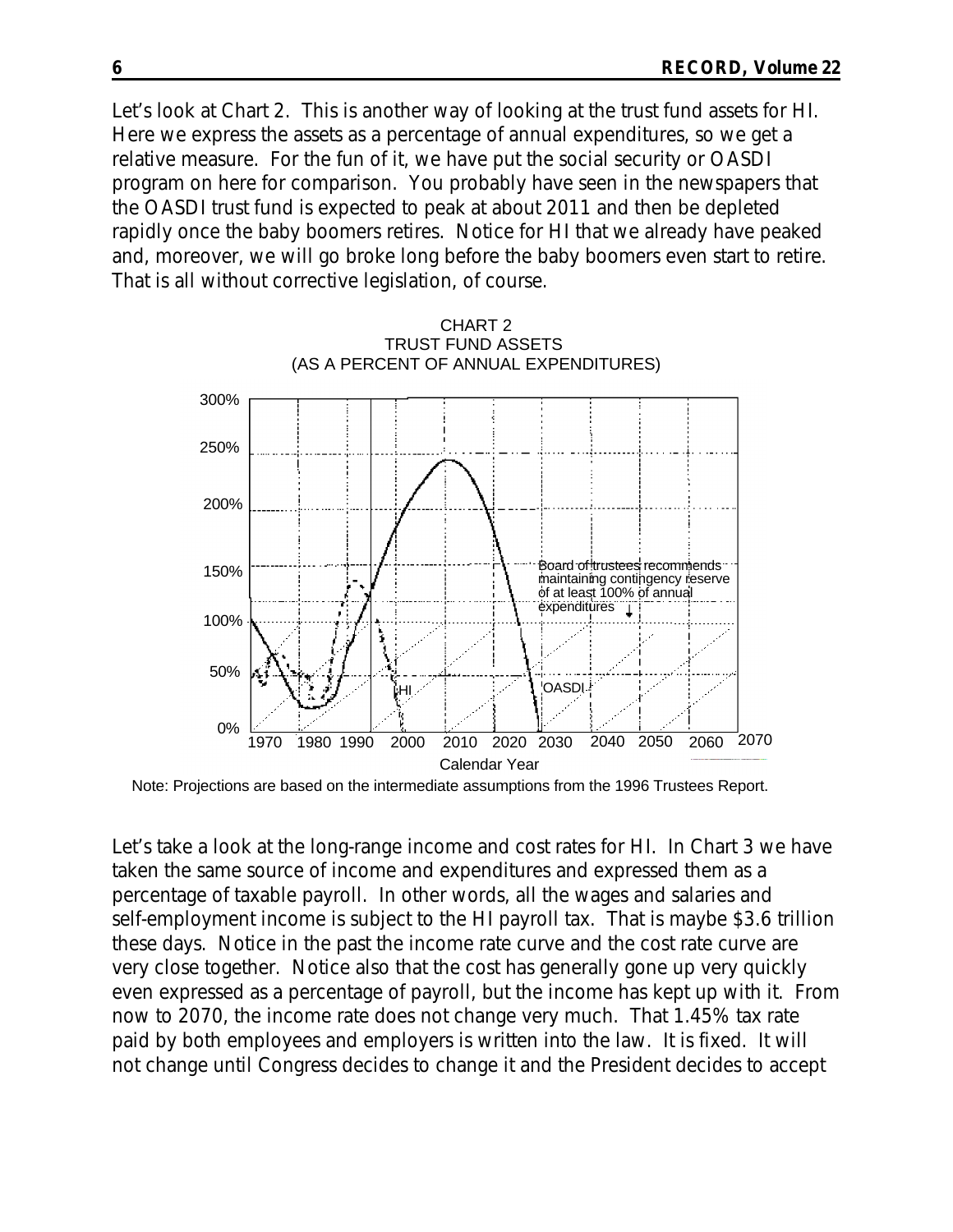it. The income does go up a little bit, because the revenue from the taxation of Social Security benefits increases over time. That is really the only increase we see.



In contrast, of course, we project the expenditures to continue to grow fairly quickly. You can see that we already have a small deficit, and it will continue to grow indefinitely particularly when the baby boom begins to retire. If we wanted to bring income and expenditures back into balance over just the next 25 years, we would either have to reduce the benefits immediately over that period by 39%, or we would have to raise the income to the program by 63%, and that is just for the next 25 years.

If we wanted to do the same kind of calculation for the entire 75-year projection period, you can see that immediately we would have to either cut the cost by more than half, or more than double the income to the program. So major changes would need to be made in the long range.

Everybody is fairly familiar with the demographics, but in Chart 4 we can look at the ratio of how many workers there are supporting each HI beneficiary. It is currently 3.9 workers for each beneficiary, but once the baby boom generation starts to retire in about 2010, that will rapidly change and we will eventually end up with about two workers to one beneficiary.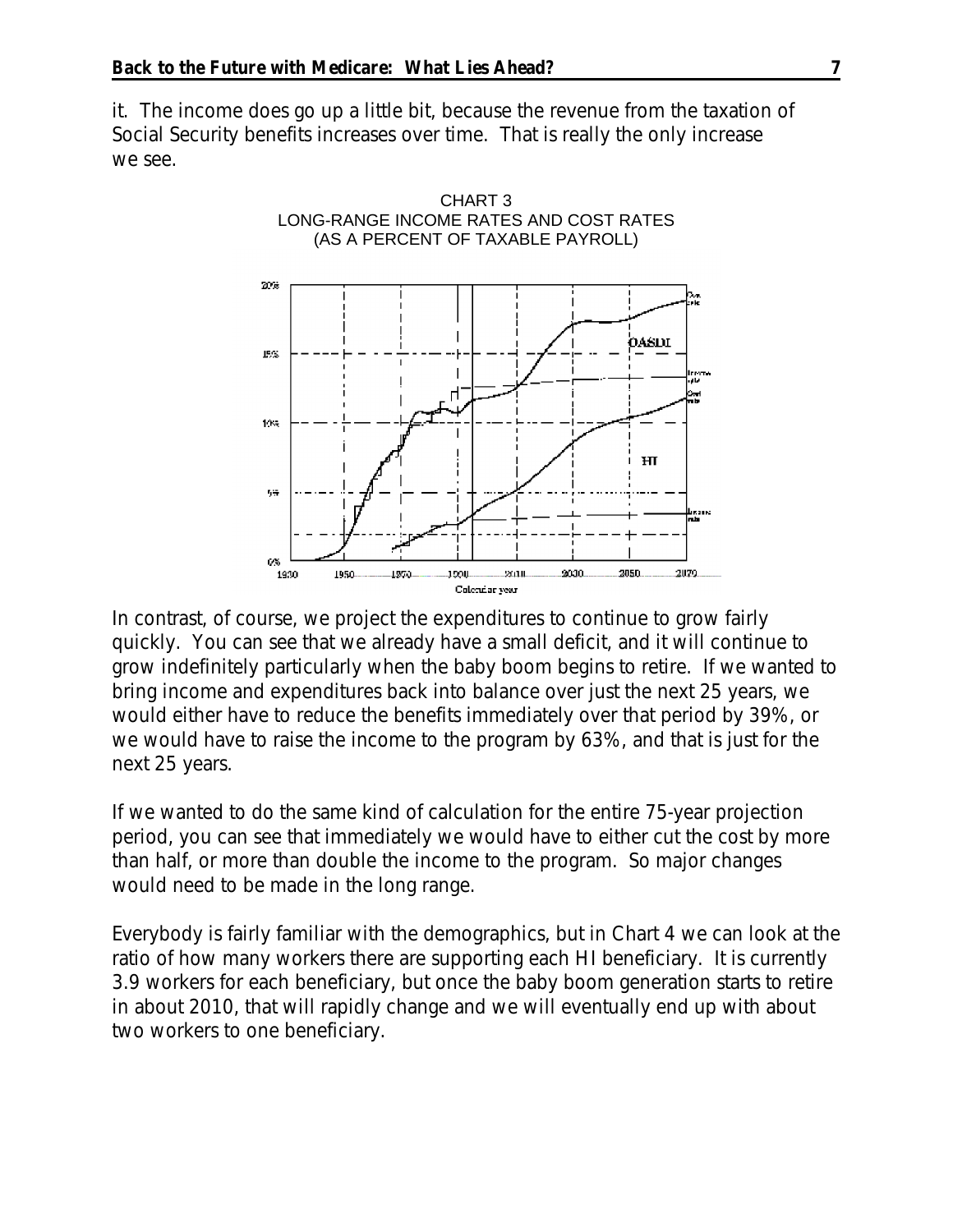

Let's take another look at some of the factors underlying the projected growth in HI. Chart 5 shows for a five-year period the average percentage change in three categories of factors that drive HI program costs. Particularly, we have growth in the number of beneficiaries. That is the solid black set of bars at the bottom. Then the gray section of each bar is general inflation as measured by the consumer price index. This is general economy-wide inflation. The white bar on top is everything else. Notice that in 1995 and in the next few years, the growth in the number of beneficiaries is actually low compared with the past or the future, and we know why that is. The people turning 65 these days were born in 1930 or 1931 which was during the depression years when birth rates were very low. Right now we have a slower-than-average growth in the number of beneficiaries. However, once the baby boom generation begins to retire, you can see the bars expand there and that will cause program costs (other things being equal) to grow fairly substantially for a number of years. After the baby boom generation is fully retired, it slows down considerably when the baby bust generation will finally retire.

For the general inflation we assumed 4% a year as a long-term average. That is shown by the constant gray bars. The interesting point is everything else, whatever is left over, and that includes changes in utilization, differential wage, and price increases in the health care sector above and beyond general inflation, and intensity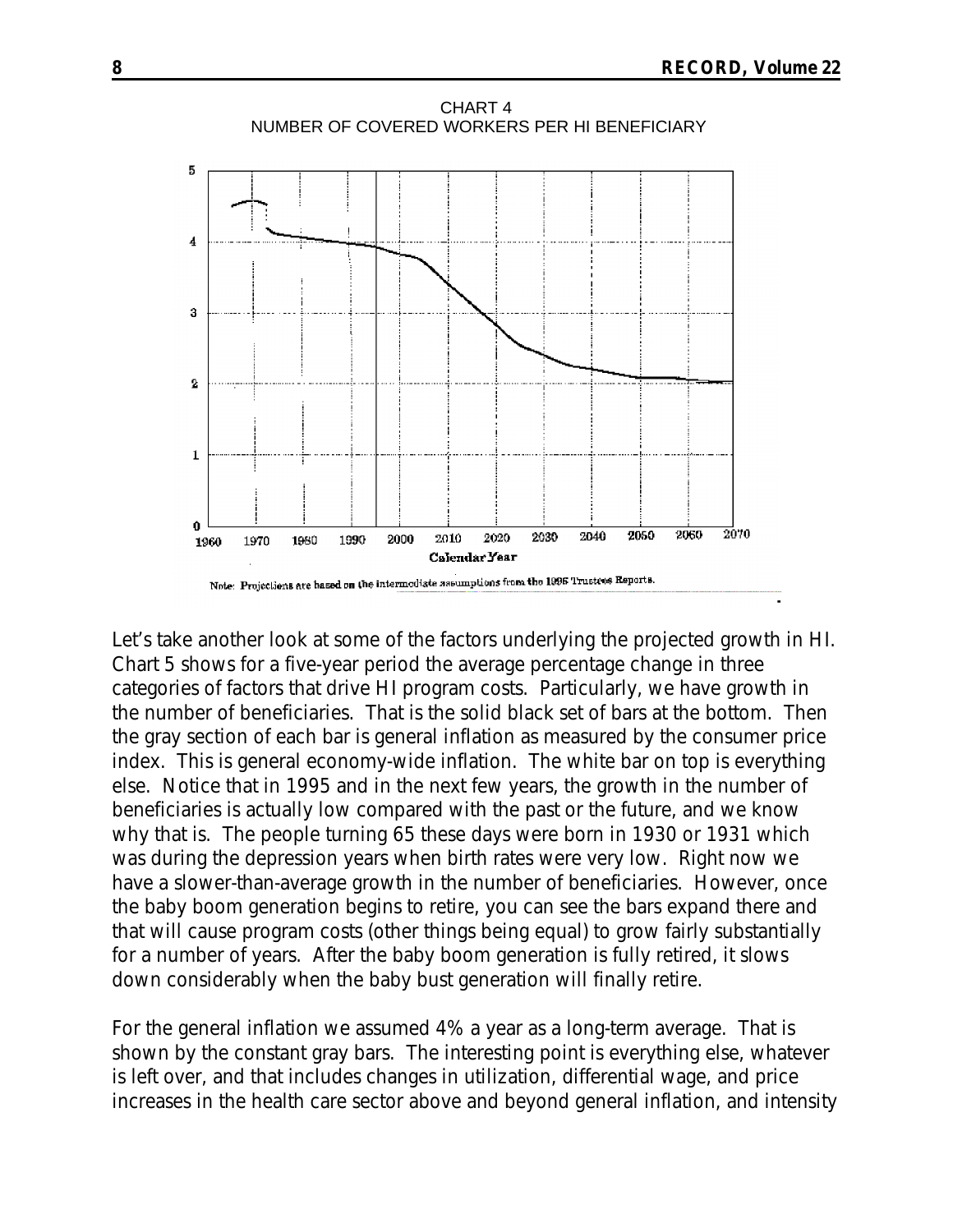in services. You can see there that in the past it has jumped around a little bit, but it has generally been quite high. What we assume for the future is that over the next 25 years we make some progress, that residual cost factors in fact will start to narrow down after a while and return to what would be considered a more reasonable level. This might be considered something of an optimistic projection. On the other hand, it cannot go on forever. It has the worst of the historical levels, because eventually we would all be doctors or patients or both.



## CHART 5 HI EXPENDITURE GROWTH FACTORS

It is interesting to note also that as the baby boom generation starts to show up, the white bars and everything else narrow down a little bit. You can imagine if you have a bunch of 65-year-olds coming into the Medicare program, their utilization is lower than average for everybody else. That actually ends up in a slower-thanaverage per person rate of growth. Once the baby boom generation starts to age and moves into the higher utilization years, it grows again and the costs are higher in that factor.

Let's take a look at the SMI program in Chart 6. This is just like the earlier chart we saw for HI, with one or two notable differences. Notice how, in the future, even though we have a projected rapid rate of increase in expenditures for SMI, the income keeps pace with it. That is because the premiums and the general revenue financing for SMI are reset every year. Each year we reset those to match our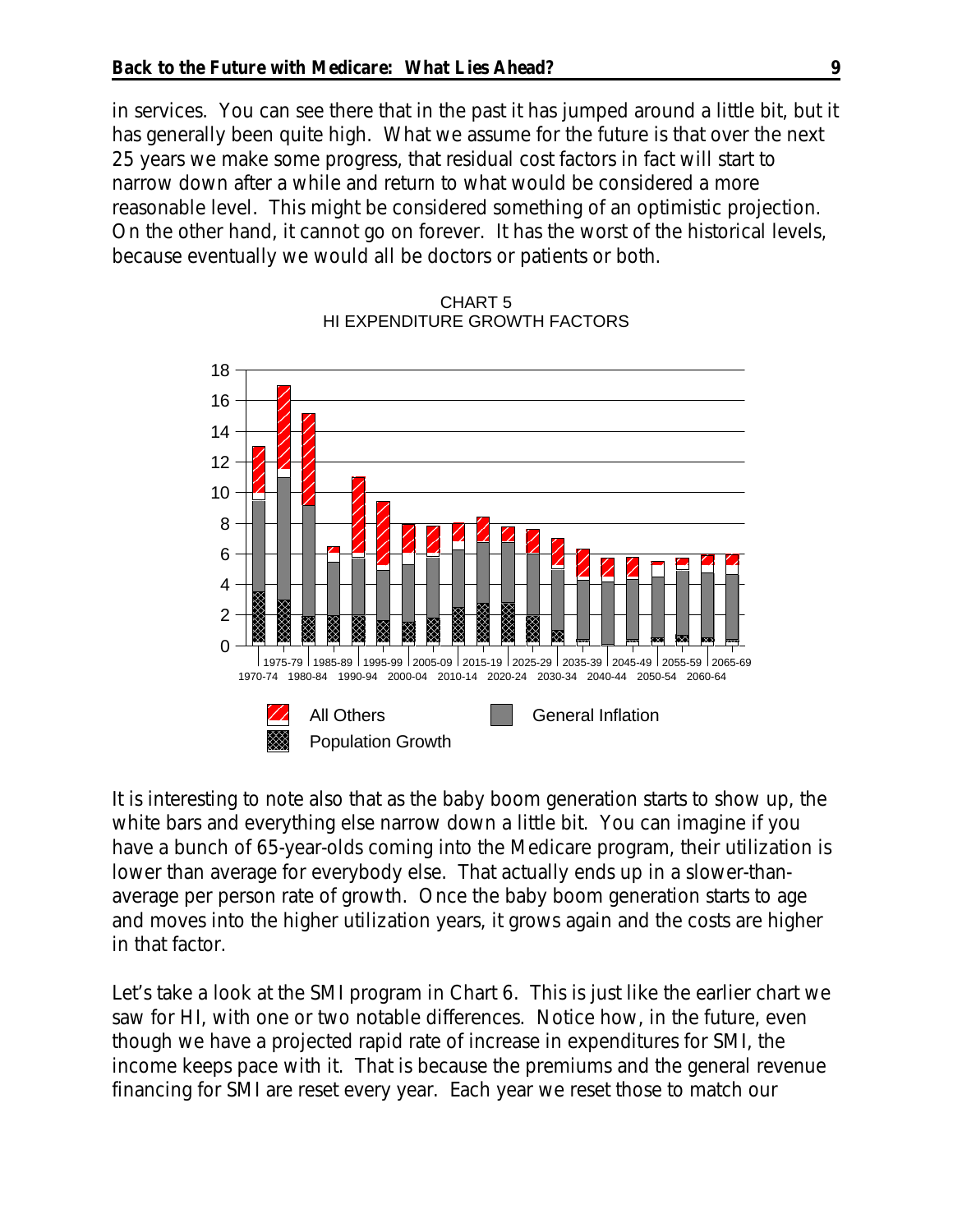estimate of the costs for the next year. So it is automatically self-financing. It is automatically in balance. We are still a bit worried, of course, because the rate of increase is so fast, but you do not hear about the SMI program going broke the way you hear about the HI program going broke. For HI, the tax rates are in the law. They will not change until Congress acts. The SMI financing is reset every year.



CHART 6 SMI INCOME, EXPENDITURES, AND TRUST FUND ASSETS (IN BILLIONS)

In terms of the gross rates, SMI has grown approximately 53% over just the last five years, and that is about 22% faster than the gross domestic product (GDP). The trustees of the program have expressed serious concern over this rate of growth and have recommended that Congress do something about it. One other concern that has been raised has to do with the percentage of total program costs that is met by the SMI premiums. It has been about 25% for a number of years, but after 1998 it will start to decline and if nothing is done to correct it, eventually it will get as low as only 6% or 7%. So that is a source of concern.

Let's add together the costs for HI and SMI and express them as a percentage of the GDP as shown in Chart 7. Then, for the fun of it, let's compare that to the same kind of cost for the Social Security or OASDI program. Notice the solid curve for Social Security. The cost has been relatively level for a number of years and will stay level until the baby boom generation shows up. What has been happening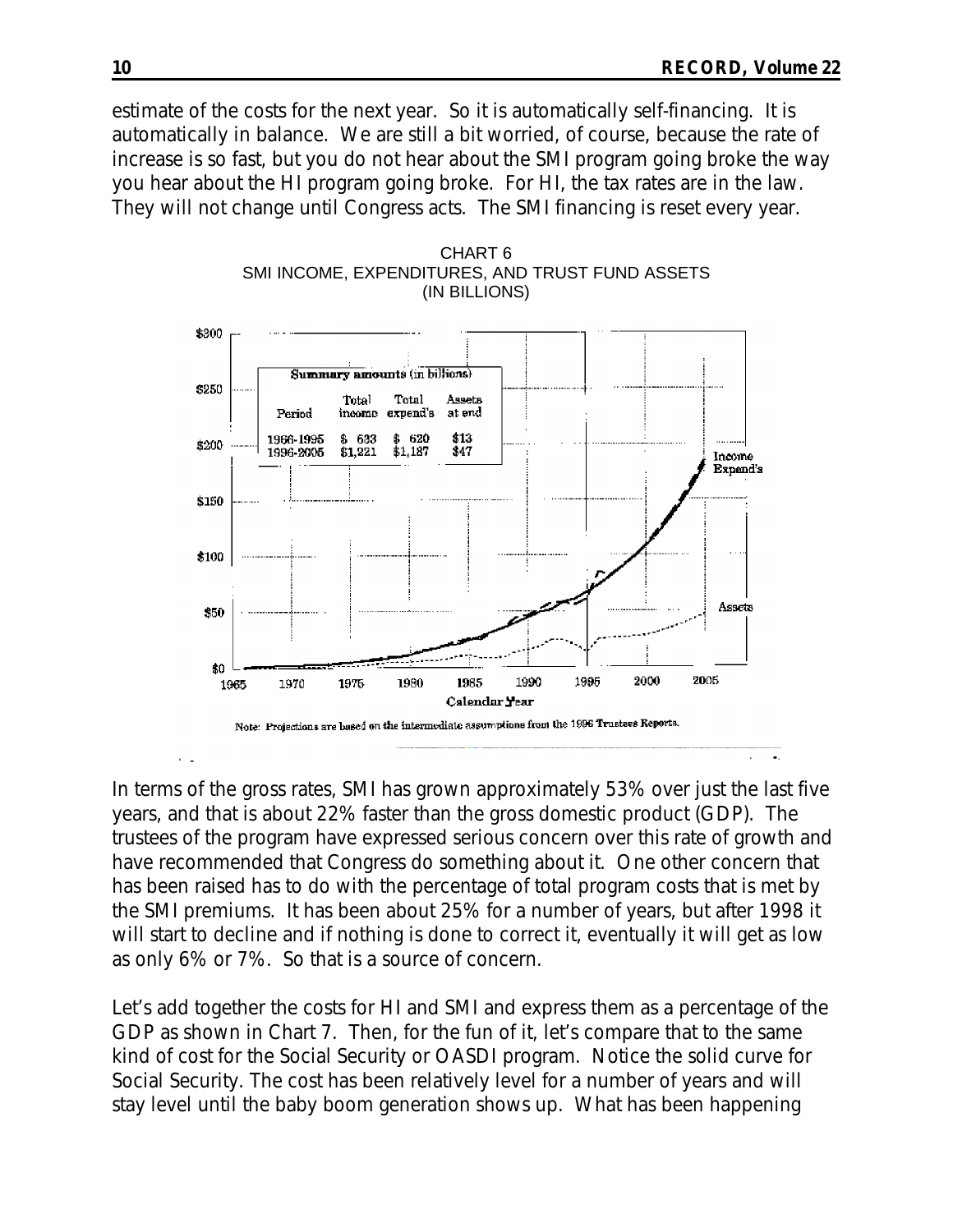with Medicare? The cost increases have been so great that, in fact, we are rapidly catching up and these curves will cross, under present law, inside the year 2020 or so.



Just to sum up, obviously the HI program faces severe financial problems, both in the short range and the long range. It is important to point out that all the proposals that have been made to date to address Medicare have been made in the context of the budget process. They have not been made in the context of determining how to finance Medicare for the long term, so none of them really is adequate to cover the long-range cost of the programs or to bring the cost down to the level of the income.

Moreover, they are not really adequate to cover the short range at a level sufficient to maintain an adequate contingency. We see that SMI is automatically in financial balance, so that is nice, but it is still growing by leaps and bounds. I would just say that these problems seem fairly overwhelming, but solutions are possible. We are not going to get the solutions until we get a much better degree of cooperation between the administration and Congress. The solutions are out there, but we need much better leadership than we have had.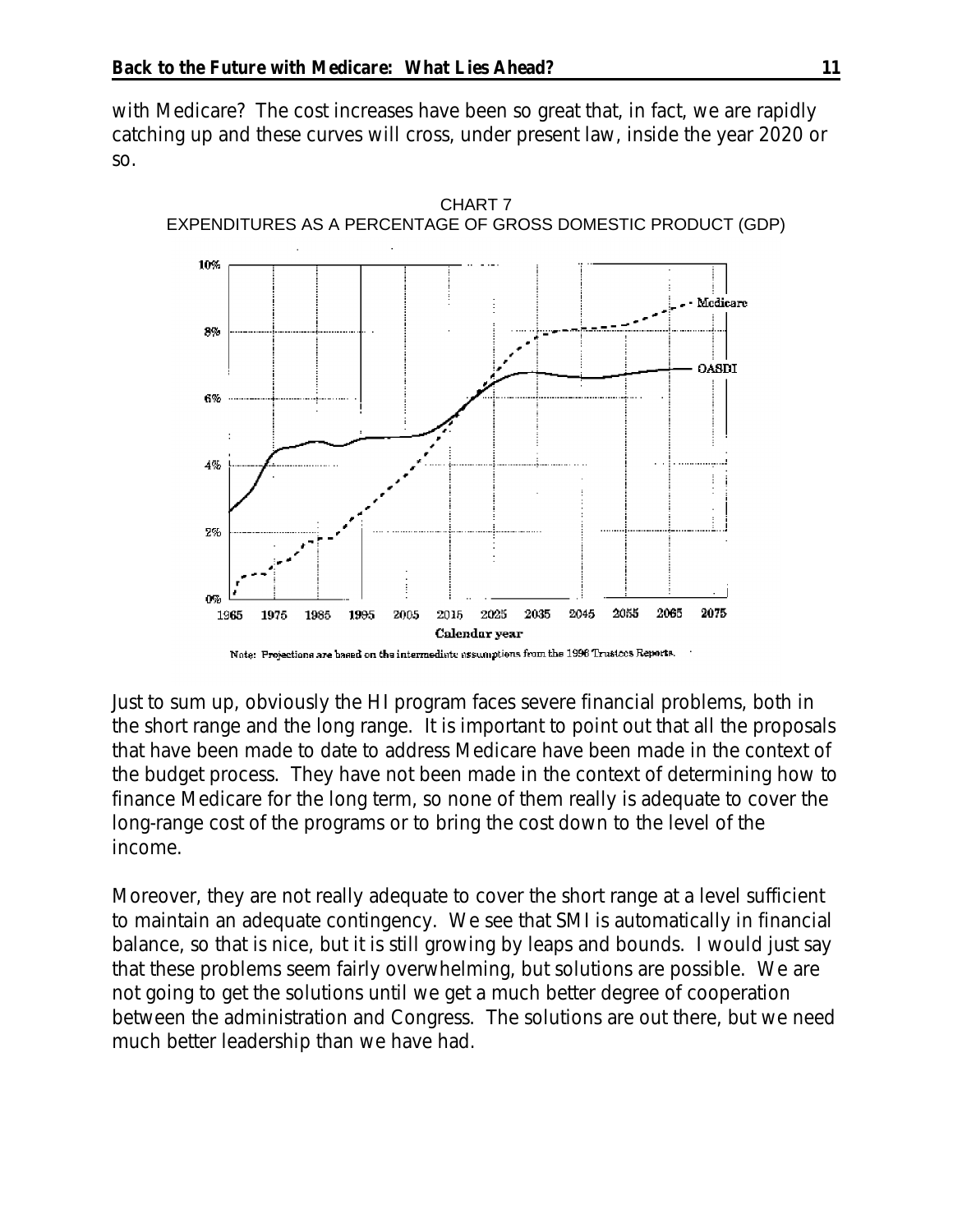**Mr. Joseph Antos:** Rick did a nice job in explaining the real problem, which is the growth in outlays rather than the relationship between outlays and revenue. Before I start, I have to give the standard disclaimer. I will mention a few Congressional Budget Office (CBO) estimates, but I will give you my own opinions, not necessarily anybody else's.

I will make four points. I think these are four important points about the budget proposals that were floating around last year and the kinds of thoughts that continue this year even though there will be no action.

First, do fee-for-service reductions and in the case of the balanced-budget amendment, the fail-safe mechanisms, actually save money? The answer is yes, but only because of tightening price controls. Ultimately, that will backfire on us. This is not a long-run approach to solving the Medicare problem.

Second, does Medicare Plus actually save money? The answer is yes, but not because of anything having to do with managed care.

Third, how about the higher premiums that were proposed somewhat weakly in the administration's plan and more aggressively by Congress. Do these things help? I say yes. I wanted to observe briefly that the balanced-budget amendment idea of establishing an income-related premium sets up an entirely new and revolutionary principle for Medicare. I am astonished that the American Association of Retired Persons did not voice a complaint in that sector. I did not hear them say that you cannot have income-related premiums because Medicare is not a welfare program, whereas we have heard that many years prior to last year. I think that is a remarkable sign of perhaps greater realism or greater concern on the part of the public.

Fourth, did the entire balanced-budget amendment solve Medicare's problem? I think Rick convincingly pointed out the answer to that is no. I think, however, there are components of the balanced-budget amendment that suggest very plausible policy directions. Neither the administration nor Congress, however, went anywhere near far enough last year and are not going anywhere this year.

The title of this session is "Back to the Future with Medicare: What Lies Ahead?" I think actually that the process in the last year-and-a-half or so reminds me of a different movie, namely *Groundhog Day*.

What have we been repeating over the past year? A few budget statistics will complement the dismal picture Rick gave us from the trust fund perspective. As shown in Table 2, last year we had a seven-year budget window, and over that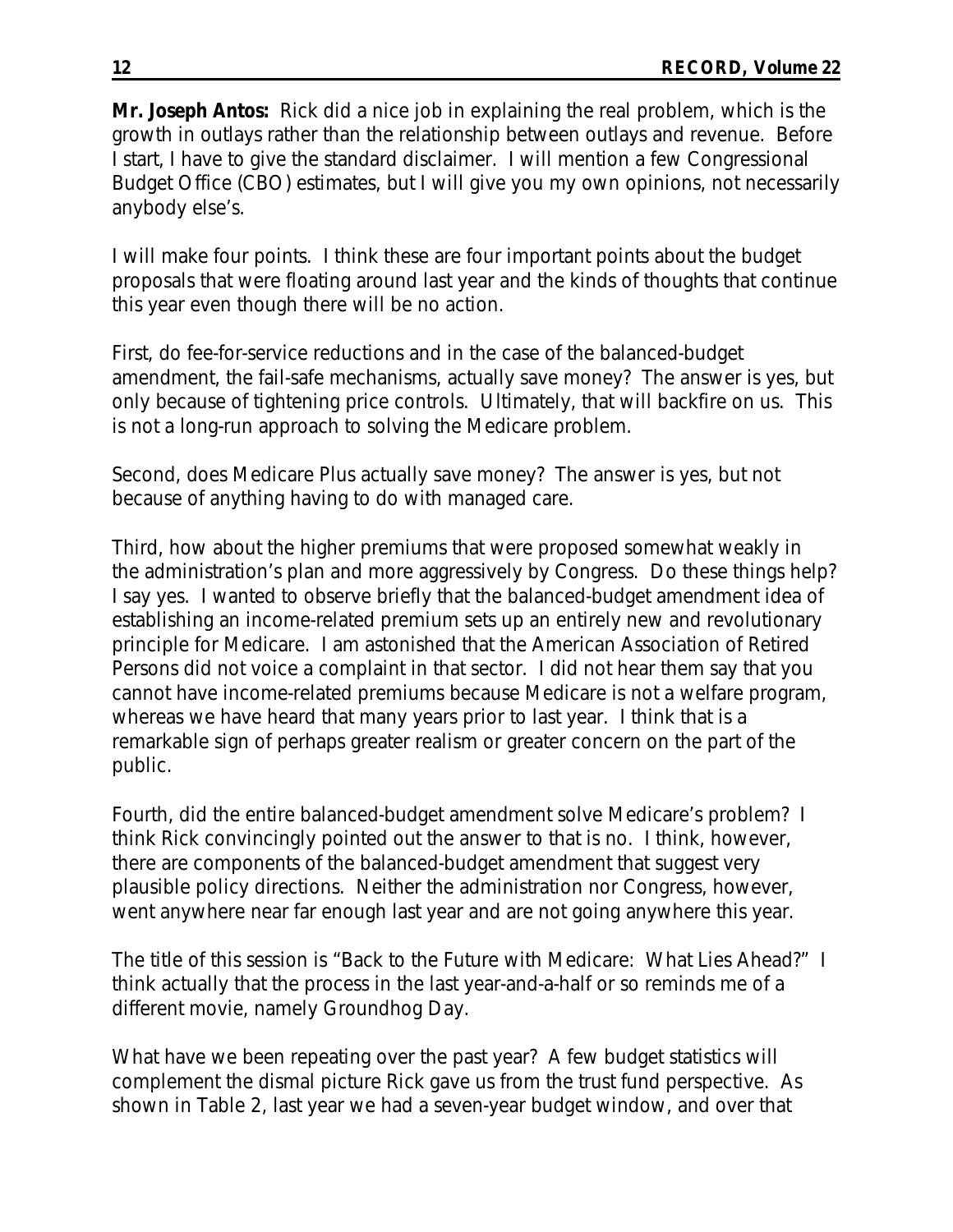seven years Medicare would have spent \$1.7 trillion. When you look at the difference in savings between the administration's plan and the balanced-budget amendment, compared to \$1.7 trillion, it does not look like such a big deal and maybe it is not. In any event it is clear that this aggressive congressional plan was barely chipping away at something that was growing very rapidly and in the period when beneficiary growth was at its lowest.

| TABLE 2                         |  |
|---------------------------------|--|
| LEGISLATIVE PROPOSALS: MEDICARE |  |
| (IN BILLIONS)                   |  |

|                                    | Last Year:<br>1996-2002 | This Year:<br>1997-2002 |
|------------------------------------|-------------------------|-------------------------|
| Current Law                        | \$1,700                 | \$1,500                 |
| Administration Savings             | 97                      | 116                     |
| <b>Balanced Budget Act Savings</b> | 226                     | 158                     |

Note: Figures for 1996–2002 based on December 1995 baseline and 1997–2002 based on April 1996 baseline.

The modesty of these goals is even more evident when you consider that these savings build up over time. In fact half of the savings from each of the proposals would have been taken in the final two years—in the years 2001 and 2002. If that would happen that would be all right except, politically and practically speaking, the last years never come. There is always intervening legislation. In reality, what were people proposing to do? They were talking about a reduction somewhere on the order of \$7–\$15 billion in the first year, maybe a little bit less. It's kind of significant, but not earthshaking. It will not destroy the health sector as we know it, and it will not solve the deficit problems. The picture is unchanged this year as shown in Table 2. We now have a six-year budget window, and I confidently predict that we will have a five-year budget window next year. We have had a change in base line assumption. Now we think that over the six years, we will spend \$1.5 trillion in the Medicare program. That is roughly consistent with expenditures in one year. So that seems like about the right number.

The administration's proposal this year went up a little bit according to our scoring—it's at \$116 billion. The conference agreement calls for \$158 billion over six years.

I am going to talk mainly about last year's proposal. There is not a specific congressional proposal to talk about this year, but I think what I have to say is generally true about the thinking in Congress, in spite of the fact that there is no concrete proposal.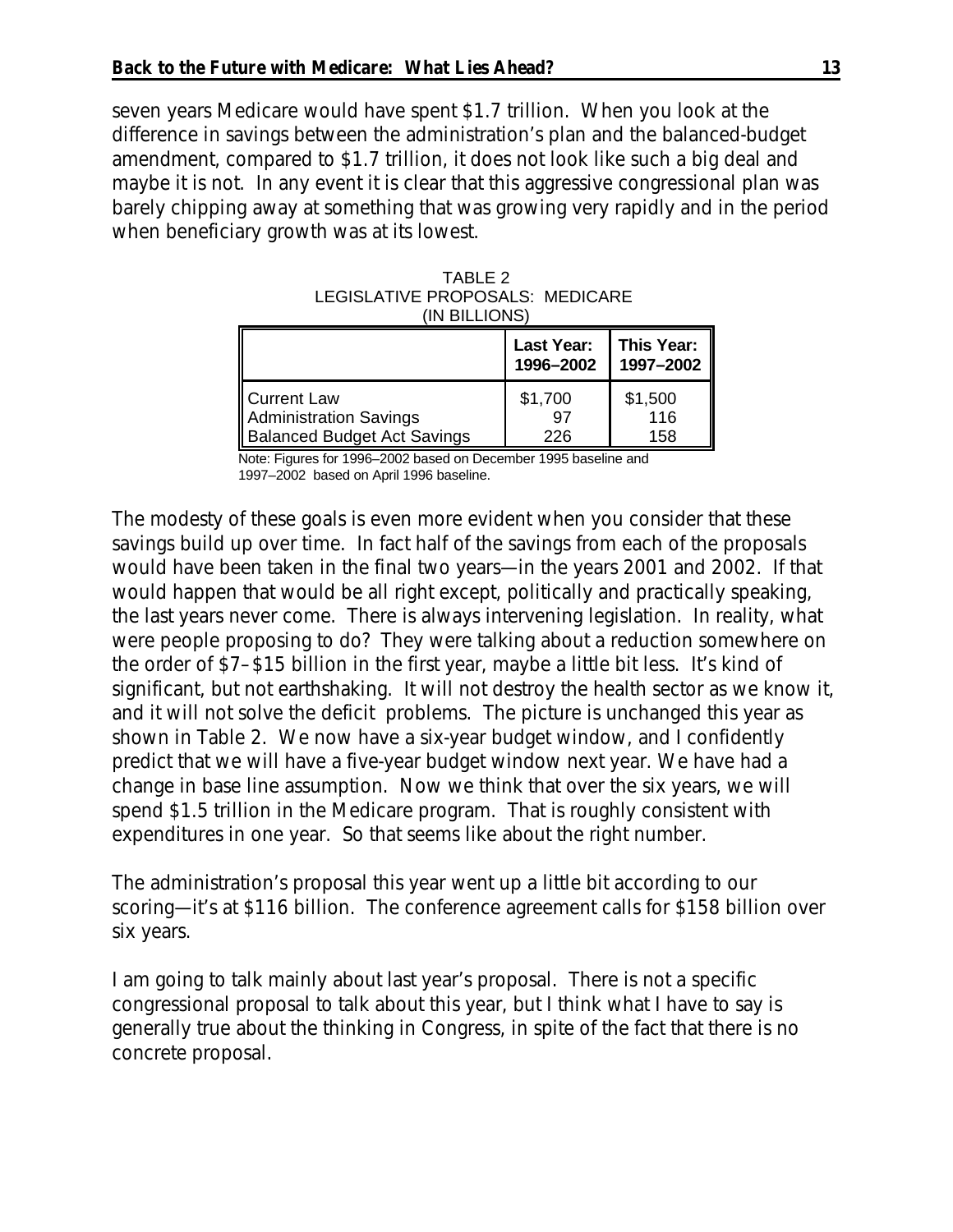Going back to the debate of last year, a lot of noise was heard about whether the balanced-budget amendment was going to take too much out of the system and the administration wanted to go about this in a gentler fashion. Many have the impression that there were two kinds of people. Some people thought the difference in dollar amounts was significant, but the vast majority of commentators felt that the money really was not what mattered, it was the policy differences.

What were the real policy disagreements last year? What I think is maybe the most important indicator of policy differences is both sides obviously agreed. Neither side wanted to make large cuts in the program. I consider that a policy issue. That is not just a numbers game. It indicates an intention about how aggressive both sides wanted to be, and I think the numbers suggested neither side wanted to be very aggressive. Second, both sides agreed that they hold dear the basic structure of Medicare, with a dominant fee-for-service sector and the small, but growing riskbased sector remaining intact.

Third, as you can see from the top line in Table 3 both sides depend primarily on a reduction in the fee-for-service sector for most of the savings. Of course, in reality, those reductions are primarily just a tightening of price controls rather than the development of new or better payment methods. There is no prospective payment system lurking in those numbers; it is all payment reduction. They agreed on that. The fail-safe mechanism that the balanced-budget amendment had was just a way of packaging those fee-for-service reductions.

| IN BILLIONS)                                                                                           |                                  |                                    |  |  |  |
|--------------------------------------------------------------------------------------------------------|----------------------------------|------------------------------------|--|--|--|
| <b>Balanced-</b><br><b>Budget</b><br><b>Amendment</b><br><b>Administration</b>                         |                                  |                                    |  |  |  |
| Fee-for-Service Reductions<br>Risk-Based Plan Savings<br>SMI Premium Increases<br><b>Total Savings</b> | \$69.2<br>17.7<br>10.6<br>\$97.5 | \$153.9<br>18.6<br>54.2<br>\$226.7 |  |  |  |

| TABLE 3                                   |
|-------------------------------------------|
| MEDICARE SAVINGS IN LAST YEAR'S PROPOSALS |
| SAVINGS FOR 1996-2002                     |
| (IN BILLIONS)                             |

Source: Congressional Budget Office

In the end, however, there was going to be \$154 billion worth of fee-for-service reductions through the avenue of updated limitations, rather than through the avenue of new payment proposals. Fourth, both sides, of course, would open up the risk-based sector to more kinds of health plans, but both sides provided only modest incentives to beneficiaries to actually move into those plans. There is a great deal of agreement about that. I think that, by and large, there were many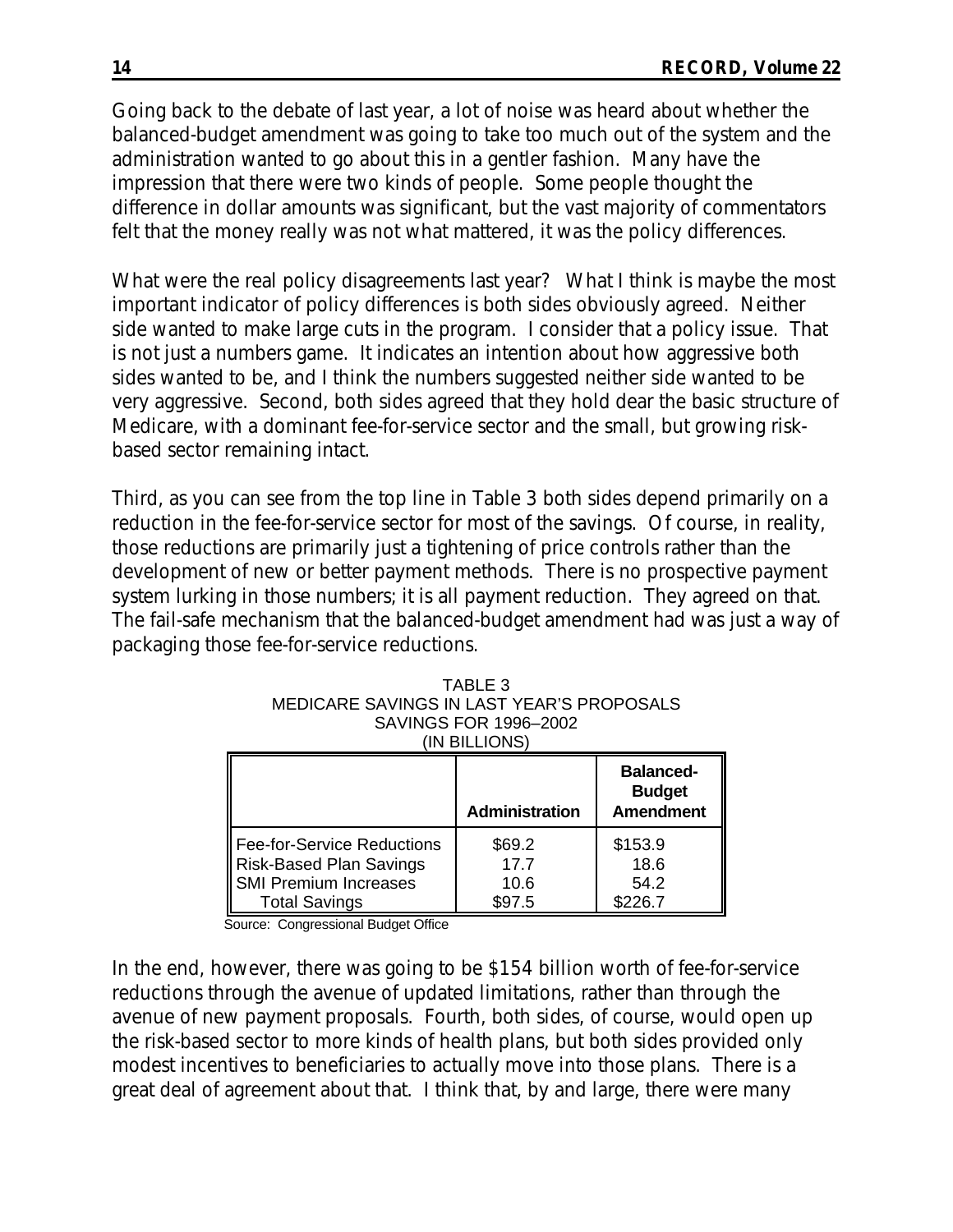agreements between Congress and the President, which makes the fact of no legislation all the more disappointing to me.

There were some arguments on a number of other issues but, again, I think that the arguments were more apparent than real. For example, there are MSAs. A real bone of contention still is President Clinton's endorsing of them several years ago and not endorsing them now. I am not sure that he holds that strongly to the view. The question of a fail-safe mechanism was a bone of contention for a while. One of the administration's proposals, however, had a kind of fail-safe mechanism—an automatic reduction mechanism—except that the difference between the Republican fail-safe mechanism and the Democratic fail-safe mechanism was that the Republican fail-safe mechanism was going to be somehow automatic, the Republicans were going to write in growth rates for each detailed part of the Medicare program in the law, and then there would be payment adjustments to make sure those growth rates were met or at least helped. One of the administration's plans was instead to give the secretary of HHS full discretion to make adjustments where needed. We did not give a high score to that particular idea.

Finally, the one area where there is disagreement (and you can see it in the numbers) is in premium increases. Most of the significant difference is in the income-related premiums. There was a real policy difference there. When you get right down to it, however, I think that any good politician, without regard to party, would agree that if you could get away without touching the beneficiaries, that would be much better because the beneficiaries vote. I do not see much disagreement between the two sides.

Let me move to a quick discussion of Medicare Plus. Medicare Plus would do a number of important things, but I am going to focus on two items. First, it would broaden the array of plans that could be paid on a capitated basis. Second, it would also break the link between capitated payment and fee-for- service costs. However, where did the federal savings from these ideas, from this program, come from? They did not come from managed care efficiencies. First of all, the efficiencies would not accrue as quickly as the savings do and, in any event, the payment is still a somewhat artificial regulatory-style payment. It is not related in the actual performance of a managed care plan.

Second, it does not come from increased competition, because the federal payment is administered. It is not tied to market prices in the locality or tied in any other way to what is going on in the market. The competition in Medicare would still be in terms of increasing availability of services, quality considerations, and risk selection, and not from price competition. The savings also do not come from the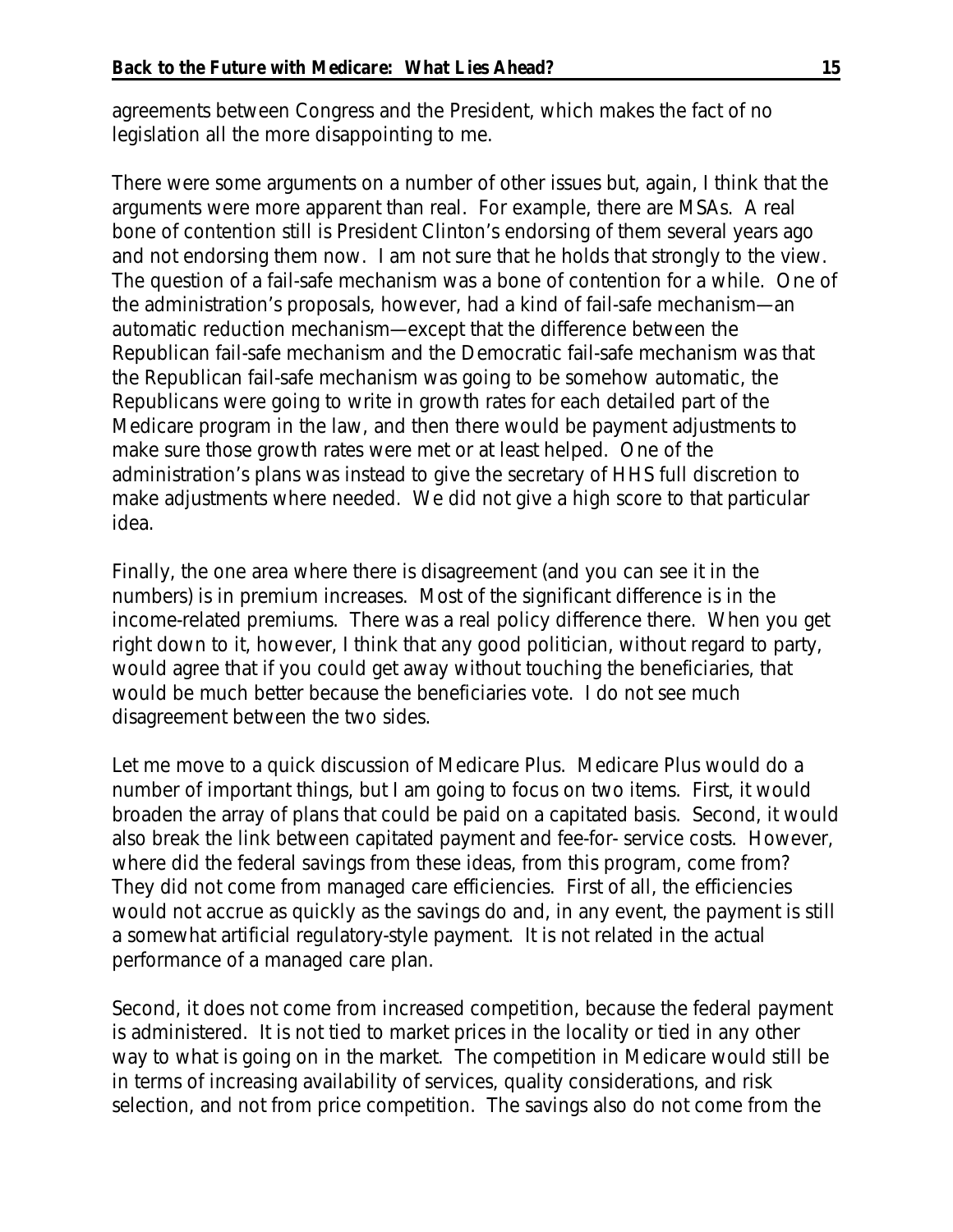prudent purchasing of beneficiaries who take the high-deductible option insurance with the MSA option because, again, the federal payment to the whole sector is not tied to actual performance. That is where it does not come from, although everybody who has pushed this seems to have mentioned these ideas. The savings actually come from the restriction and payment update, pure and simple. Instead of having the payments increase with the fee-for-service costs, they would increase with the rate of GDP. In other words, this policy has much more in common with traditional price-fixing policies than many people realize.

Medicare Plus is obviously not the ultimate policy solution, but it would establish some important principles that I think would provide a basis for longer-term policy making. The Achilles' heel in all this is that we will keep this current structure of Medicare. We are going to retain the traditional sector and the beneficiaries would be able to participate voluntarily either in traditional fee-for-service Medicare or in capitated plans. This is a relatively small part of the overall problem. Ultimately, Medicare will have to change in a fundamental way.

One approach to this is to go to a defined-contribution plan for everybody, which is not what we have been talking about. There would be no choice in that, but all kinds of choices in health plans. That is a way to at least control federal expenditures. I think it could also lead to control of overall acute care costs for the elderly, if only because the illusion that financing is unlimited would forever be shattered. In any event, I have to concur with Rick wholeheartedly that we have lost a valuable two years, maybe three, or four years, and when you look back at the social programs and how we got to modify those programs, the only example I can come up with is the reform of social security in 1982–83. That came about because there was really a threat that a check might not go out. So far we have had the sense that there might be a threat in the HI program, but maybe we have to wait until January 2001 before we get serious. I hope not, because it will be, as Rick said, that much harder.

**Mr. Ronald E. Bachman:** I want to mention the general market, because I think one of the differences from what you have just heard from the previous two speakers is they are coming at it from a governmental and policy viewpoint. I see it every day in the market. My clients are putting together these programs. My clients are interested in getting into the Medicare risk programs, taking on the challenge of lowering costs and lowering utilization. The critical item is we have a trillion dollar health economy. One of the important aspects to keep in mind is that historically you have two separate major industries. One industry is the insurance industry, the HMOs, and the carriers that have been the financiers of health care in the commercial market area in particular. The second industry is the providers of care who have delivered care.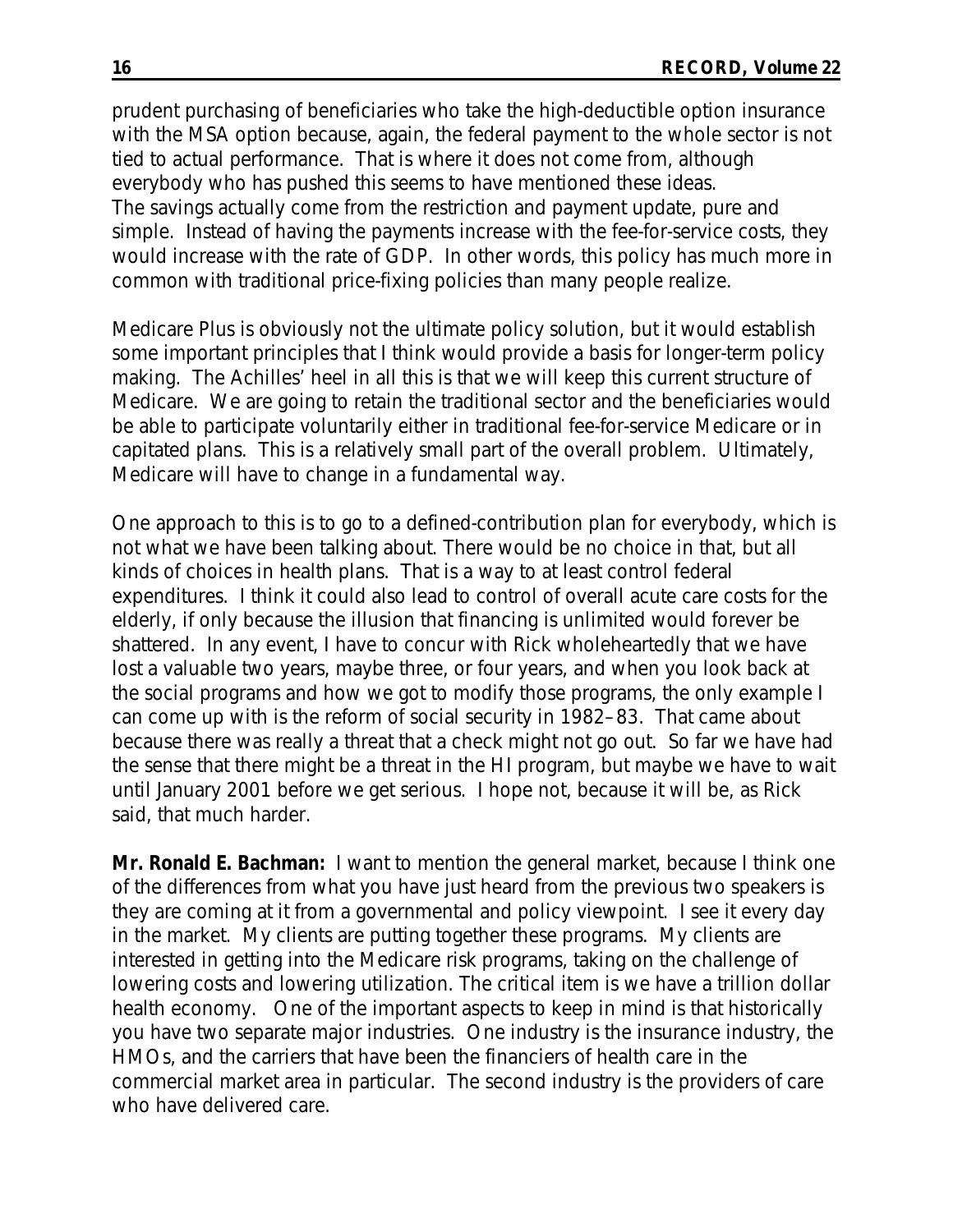The industries are merging. You have a trillion dollar health economy with two enormous industries merging. That is causing enormous change in the marketplace that many of you are dealing with and for which you are generating new products and systems. I am not so sure that a few years from now an employee who goes to choose health care coverage will know whether the genesis of that coverage is an insurance carrier that bought hospitals and physician practices, and is not only selling products but delivering care, or whether it is a health care system that has its own HMO license and is taking on risk directly. That kind of a change of enormous dollars in our economy is driving many us, and the whole idea of managed care and the various aspects are what we are seeing in play.

The commercial marketplace has done this fairly successfully over the last few years and it is not at the end of the game yet. What we are seeing now in the Medicare area that we are talking about in the Medicaid area is how do the governmental programs move into the real world of managed care and generate those same types of savings that we are seeing in the commercial area?

In the Medicare program, in particular, it is very easy to become both cynical and very upset as you get involved in this. I feel very strongly that the senior citizens deserve more from the program that is so critical to their health and well-being. From the chart that Richard showed, where in fact it looked like the Medicare dollars are going to wind up being in excess of the social security payments by the year 2020, we are talking about enormous amounts of dollars that people are depending on, and we are involved in a program that is totally out of control. It is completely mismanaged, in my opinion; it is not serving the seniors well. The unfortunate part is, because they have nothing to compare it to, when you ask the seniors, they love it. They think it is the greatest thing going, they don't want it touched, they are afraid of what is going to happen, but they do not understand what a bad deal they are getting.

Why, when you turn age 65, does the government require you to drop your coverage (which is probably a comprehensive coverage with front-end deductible and a limited out-of-pocket, million dollar high or maximum) and take a governmental program that has a Part A and Part B? Why do we have a Part A and Part B? When was the Medicare program implemented? In 1965. What was the dominant program that was in place in 1965? Blue Cross/Blue Shield. Where did Blue Cross get started? Hospitals. Part A, hospitals. Part B, physicians.

What we have is a Blue Cross/Blue Shield plan from 1965 still in place 30 years later when all the rest of us have moved on from that type of limited coverage. I started in this business in 1969, and we had that kind of limited coverage. The employers went well beyond that with the increase in costs and the catastrophic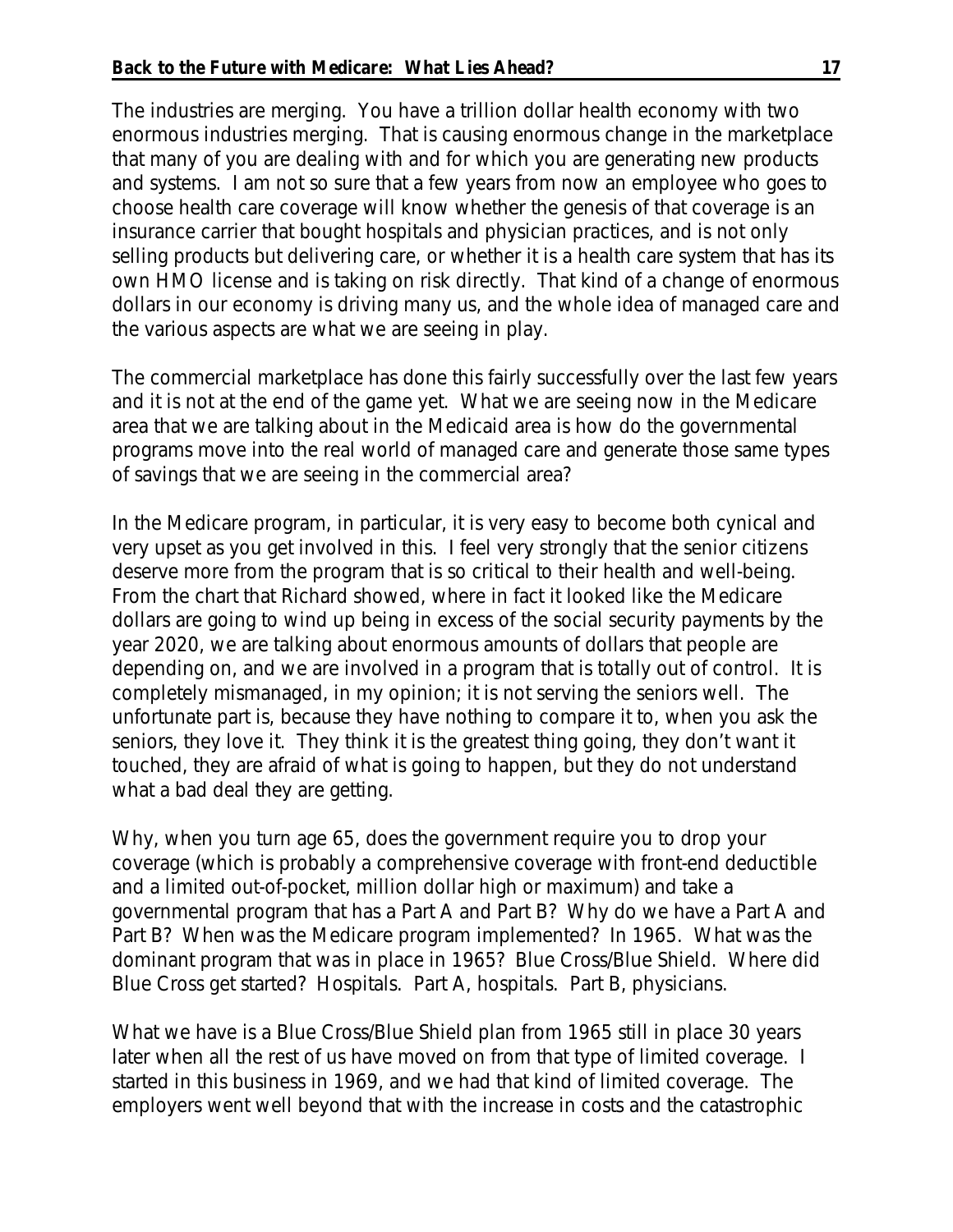delivery of care, and we now have comprehensive health care. The elderly do not have that. You do not have prescription drugs in the program today. Why not? In 1965, prescription drugs were not a major part of health care delivery. Today they are. The seniors have a bad deal.

I am still chairperson of Newt Gingrich's Medicare task force. He happens to represent my area. He has a saying that legislation tends to crowd out the future, and that is exactly what I believe has happened here. We have legislation implemented in 1965 that prevented the future from happening to this part of the population. It makes no sense to me whatsoever that we have a Part A and Part B. We get into the issue of how these things are funded. Is it in a hospital trust fund? That is a big problem because it is limited and structured—we can see that fund going down. We do not have the same complaints about Part B, only because it is coming out of general Treasury and that is a bottomless pit. We have the major problems in Part B that are just as important. In the politics of understanding this, where those dollars are coming from and how it is eating up the potential of what we should have in Medicare, gets lost.

Let's look at some of the differences in what has happened with this plan that we have in place. In 1965, we had Part A, Part B Medicare for the citizens over age 65. Employers have comprehensive plans. There is an enormous benefit gap between what is available today in the marketplace versus what was available under the traditional Medicare.

There are the Medicare Plus and the Choice programs. The Medicare risks that we have been talking about throughout this session and other sessions as well, really are moving towards this type of a more comprehensive plan design that would be available in the private marketplace.

In Table 4 , let's take a look at the financing and see how outdated that is. In 1965 when the financing was created, it was a fee-for-service marketplace as was the commercial marketplace.

What has happened since then? Well, there have been some attempts to reform the payment process. They added a diagnostic related group (DRG) basis in 1983 to try to restructure how hospitals get paid and transferred some risks to them.

If you take a look at some of the charts, you will see some leveling of costs during that period of time. It took them about two years to figure out how to gain the system, and then you will see it start to go back up again.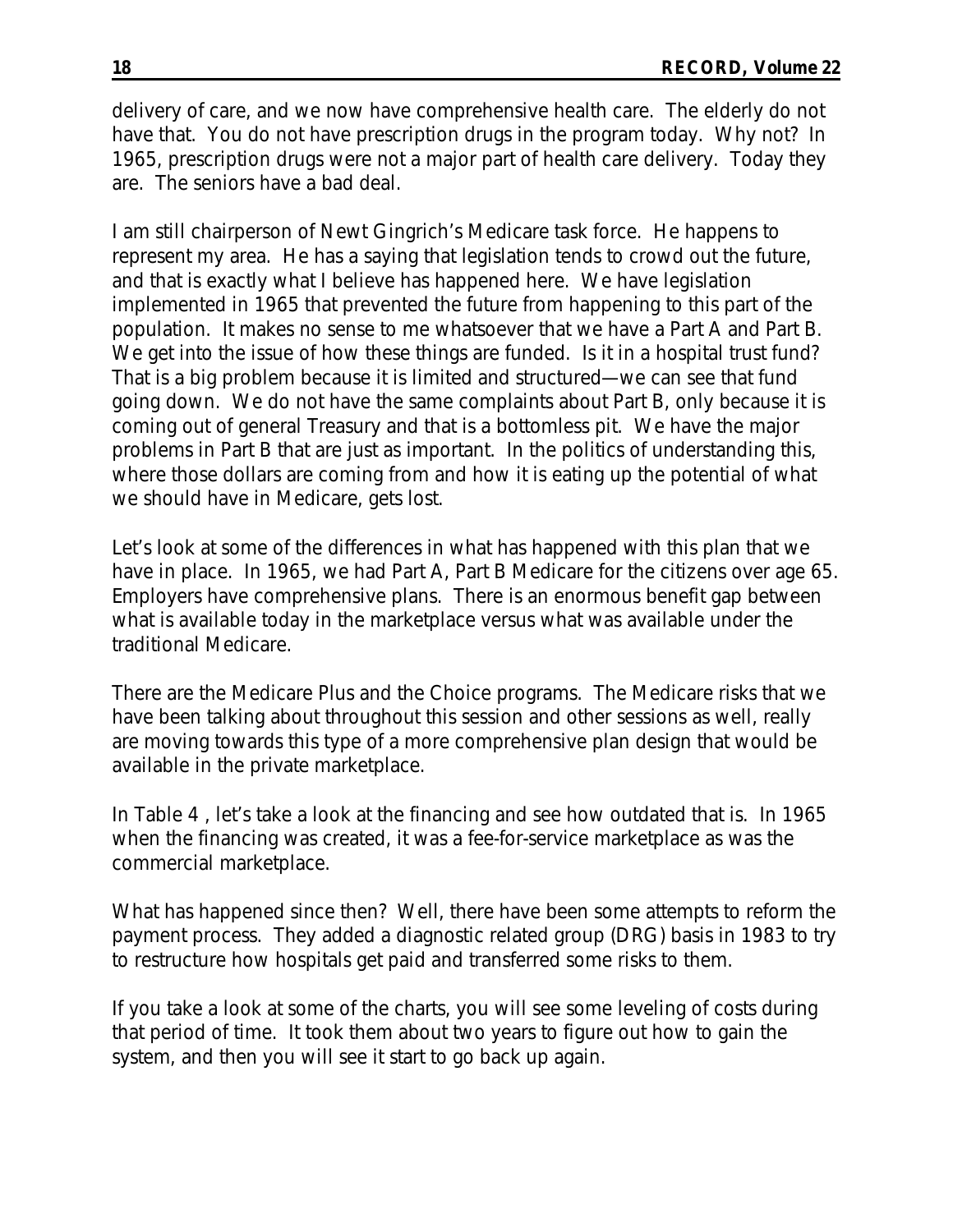| FINANCING                                                   |                                                                                                                                                                                                                       |                                                                                                  |  |  |
|-------------------------------------------------------------|-----------------------------------------------------------------------------------------------------------------------------------------------------------------------------------------------------------------------|--------------------------------------------------------------------------------------------------|--|--|
| 1965<br><b>Medicare Created</b><br>Medicare (after age 65)  | 1995<br><b>Multiple Options</b><br>Employers (pre-age 65)                                                                                                                                                             |                                                                                                  |  |  |
| Fee-for-Service (1965)<br>DRG (1983)<br><b>RBRVS (1992)</b> | Capitation<br><b>Risk Sharing</b><br><b>Open Panels</b><br><b>Closed Panels</b><br><b>Managed Competition</b><br><b>Equity Models</b><br><b>Specialty Networks</b><br><b>Centers of Excellence</b><br>Case Management | <b>IPA</b><br><b>PCN</b><br><b>DRG</b><br><b>RBRVS</b><br><b>FFS</b><br>HMO<br><b>PPO</b><br>POS |  |  |

TABLE 4 FINANCING

Resource-based relative value system (RBRVS) is a way of replacing how you pay physicians for services. It started in 1992 and was phased in over a period of years. I think we are near the end of that phase-in period. Again, it is just a matter of lowering the costs in terms of the payments for each service. RBRVS did not have anything to do with utilization control. In fact, in many markets, RBRVS rather than being a low payment is becoming the gold standard for many of my clients. They would love to get RBRVS because the commercial marketplace in competing has been able to use competition to drive reimbursements below the RBRVS.

What has happened in the regular market? We have a whole range of options that the commercial market is using today to finance care from equity models to open and closed panels. We have very little to any of that available except in the Medicare risk, which is less than 10% of the population. The debate, I believe, is how do we open that up. Would Medicare Plus solve the problem? No. The key is it sets the stage for the next phases of market competition and privatizing. In a report that the AAA worked on, one of the biggest criticisms was they were not aggressive enough in some of those areas.

Let's take a look at how easily this works. The numbers are very simple as to how you can cut the costs, and then the ultimate question is, "How much of that can the government wind up saving?" As shown in Table 5, in the fee-for-service market the key here is days per thousand. Out of a population of 1,000, how many hospital days are generated? (It is a good measure of overall costs, but not the only measure. You have outpatient costs that tend to go up at times when you lower your inpatient costs.) About 2,700 days per thousand. That is what the HMOs going into the risk market get paid on the basis of. How much can they deliver care for? On average, it's about 1,300 days per thousand, and in California it is 1,000 days and less.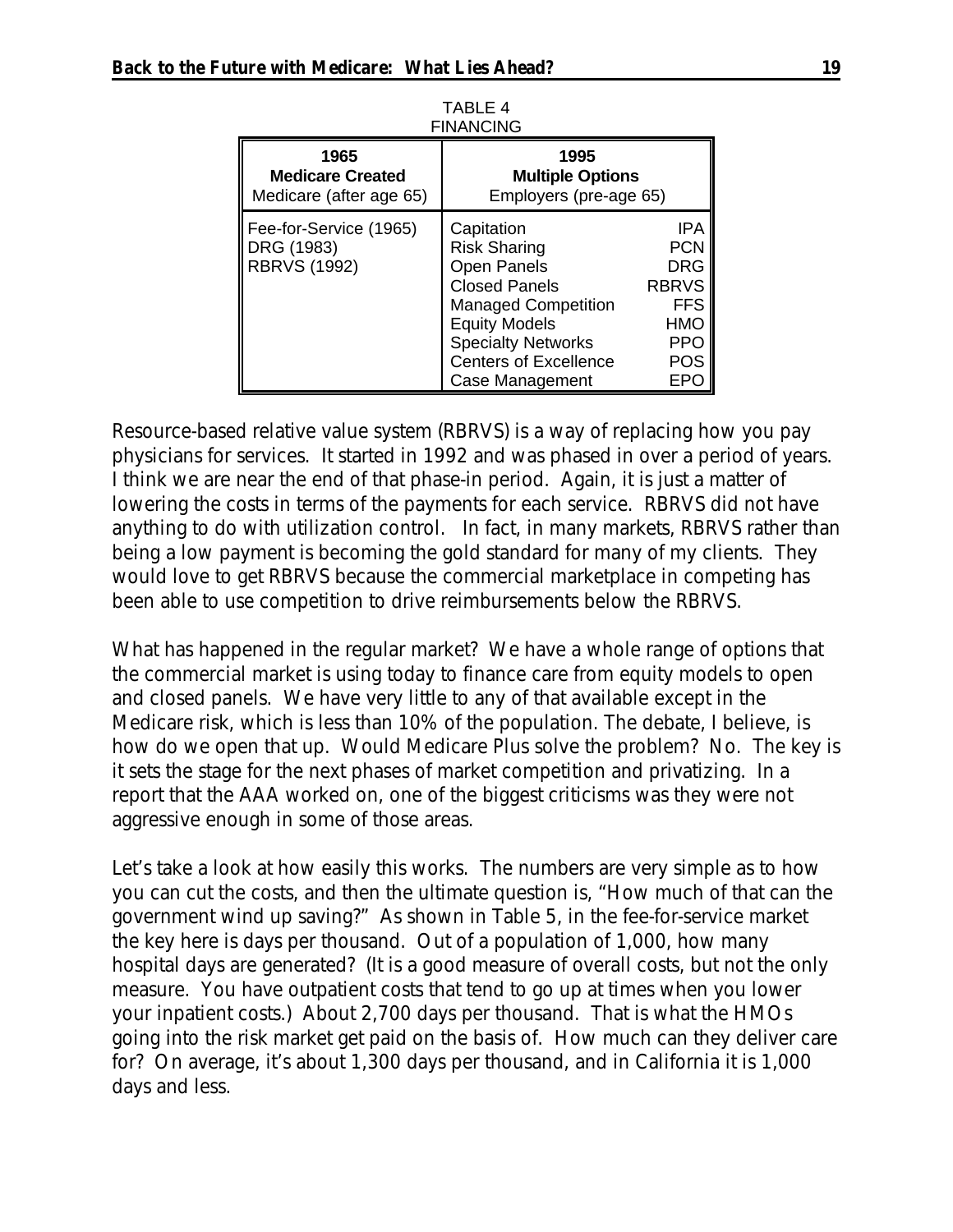| I                                     | EEQ     | <b>LIMO Dick</b> |
|---------------------------------------|---------|------------------|
| ACTUAL EXPERIENCE PER 1,000 ENROLLEES |         |                  |
|                                       | TABLE 5 |                  |

|                                   | <b>FFS</b>        | <b>HMO Risk</b>     |
|-----------------------------------|-------------------|---------------------|
| Hospital Admittance<br>Total days | 315<br>84<br>.669 | 194<br>6.1<br>1.352 |

Maybe it is not a 75% reduction that is available every place, maybe it is only a 40% or 50% reduction. We are talking about hundreds of billions of dollars out there that can be put to much more efficient use. The sad part is that savings can be used to provide benefits to the elderly as well as to the federal government. How do you do this? One of the keys is shifting the responsibility, getting it out of Washington, getting it out of the politicians' hands and into the marketplace, and getting it into individuals' hands. We have to have some demand control, and I think that is what MSAs are.

The biggest criticism I have of MSAs is they are viewed under the legislation as a product, a \$3,000–\$10,000 deductible as opposed to a financing vehicle. There are many uncovered expenses in any kind of Medicare program. MSAs ought to be allowed and available for any program even if it is not a high deductible program. Unfortunately, you get into the loss of tax revenues and that causes concerns.

Freedom of choice between Medicare Plus and others, I think, will allow some competition in the marketplace. Shifting of risk to the providers is clearly what is going on in the commercial marketplace and is critical for the providers of care to take on capitation and the risk and to be assured of the quality. If there is any issue that the government does have some continuing role in, it is in the area of quality and access-type issues. But I prefer to think of it in terms of a Security Exchange Commission or a Federal Reserve Board type of role to set the boundaries within which the marketplace can be developed and thrive.

We have clear examples of what is done. Medicare risk, privatizing of these programs have allowed the elderly to get additional benefits. They do not have to have the deductibles or the copays, because what has happened in the marketplace with this 1965 legislation locked in place is that a whole new industry developed called the Medigap industry. The industry sold products that covered these areas, and it cost \$100–150 a month or so for a Medigap policy. In my opinion, that whole marketplace was unnecessary if the government was doing the right job in putting together the programs and being sure that the programs were properly priced in the marketplace.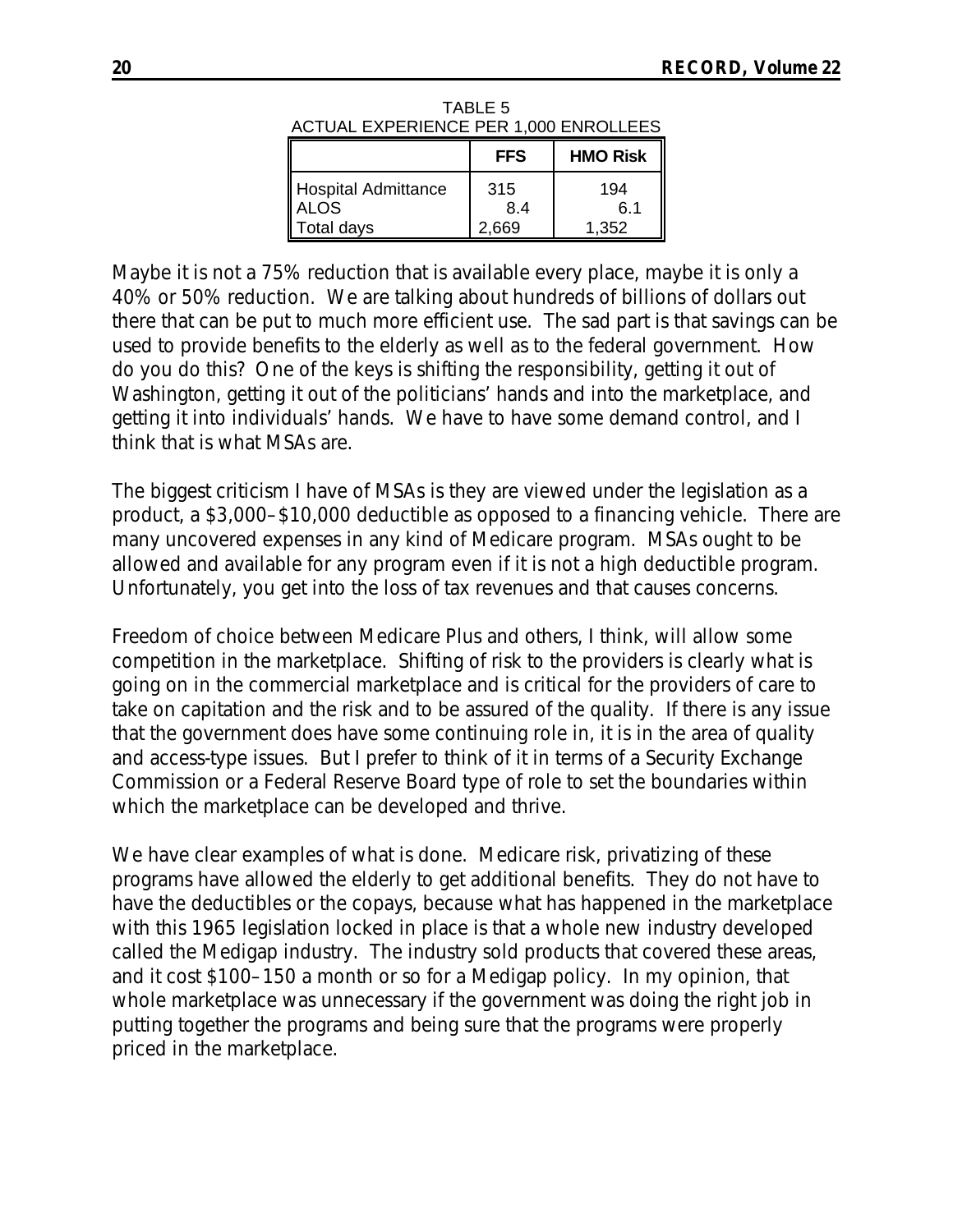In fact, most of the items shown in below are added with no cost. About half the plans have no additional premiums for adding many or most of these benefits. What did Medicare Plus do? It took a first step at trying to do some of this. It introduced HMOs, preferred provider organizations, and point-of-service options.

Medicare Risk

## Additional Benefits

| -Payment of Deductible  | Physicals     |
|-------------------------|---------------|
| -Payment of Coinsurance | Immunizations |
| -Payment of Copayments  | Eye Exams     |

• Additional Premiums

| No Charge      | 49% |
|----------------|-----|
| Less than \$20 | 8%  |
| $$20 - $40$    | 20% |
| More than \$40 | 23% |

One of the critical areas is provider service networks. I think that is an area in which we are going to see a tremendous amount of growth. In fact, the administration does agree even with provider-sponsored organizations or provider service networks. The administration recently announced 25 demonstration programs across the U.S., and many of those are directly with integrated delivery systems or hospital systems. They are hospitals that are not HMOs, but they are going to be taking on risks directly from those payments. I think that is a good thing. It creates a whole new market of competition out there, and we will need to get into the legislation and regulation on solvency and insolvency requirements.

The administration does believe in it because it is doing demonstration programs. The only difference I see with what was proposed and what is being done today behind the scenes through demonstration is Republicans wanted to open the doors and let everybody come in and create a marketplace, and the administration seems to be doing it in a more structured demonstration mode. I am not sure whether that is not the best way to do it, but it is not an open discussion as to where this might lead and what we are trying to do.

I would only say that as you watch the health care debate, as someone who may not have all the details or be following it on a day-to-day basis, keep your eye on MSAs. To me that is the issue in the debate that is out there. Whether it is the current debate on something called the Kennedy-Kassebaum bill, which reforms the commercial marketplace, or whether it is the Medicare legislation, MSAs are the item that seem to be a bright line between those who are for or against some of these reforms.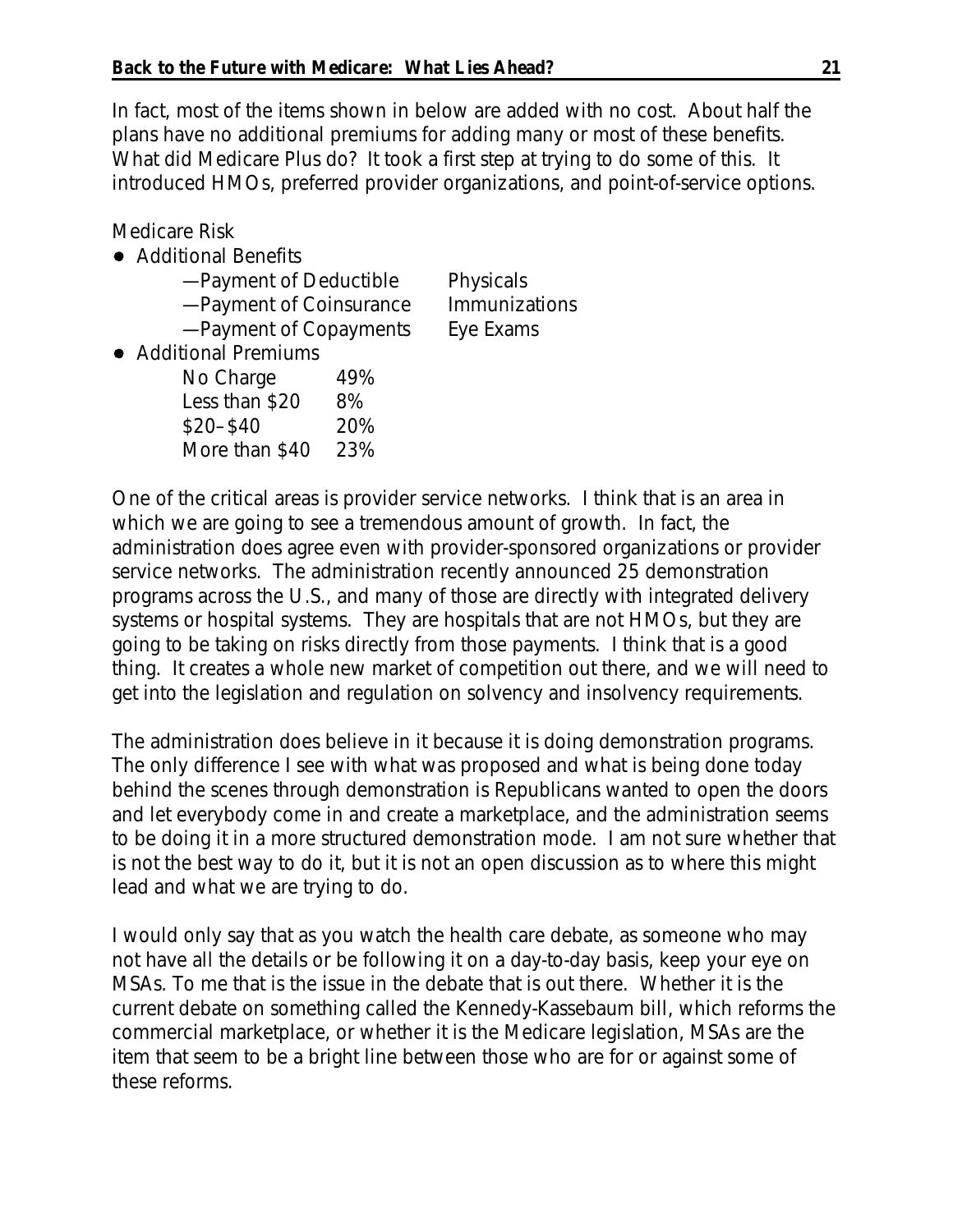They both have somewhat legitimate arguments. The president has said he is against MSAs because they are only for the healthy and the wealthy, and they will destroy the rest of the system. The Republicans say we need MSAs to bring some demand control and some cost control into the situation of transferring responsibility back to individuals. Where is the answer? It is probably in between.

My understanding is the Academy published a report which Ed Hustead authored, and it did raise issues of antiselection that could occur in the remaining fee-forservice Medicare if MSAs were allowed. Any choice, however, will create changes and options and some antiselection. I think the ultimate conclusion of the report was that while it may create some antiselection, it was not an insurmountable antiselection that might occur and it would ultimately benefit the system.

In Medicare's future, I think that Parts A and B do not make sense. They should come together at some point in a comprehensive plan with maybe a single deductible— similar to what we have today in the commercial marketplace until we retire. The whole idea of hospital benefits being limited does not make any sense. That's why Medicare supplement policies are sold—there's a fear factor of having to stay in the hospital 270 days or so.

There is no reason why the current fee for service should not have unlimited hospital days. The cost of that, I suspect, is pennies and makes no sense whatsoever. I am surprised politicians do not jump on that and try to make that a play for expanding the current program as they give options to others.

I think a number of the other benefits will be included. There will be more prescription drugs, although not in the fee-for-service market. I do not see many of these things. These will be in the choice programs. There will be improved mental health benefits, wellness, vision, hearing, etc. Adding a lifetime dollar cap, goes against the grain of everybody in the political arena in Washington. They do not like lifetime limits.

If you look at Medicare, it has limitations that are probably worse than any million dollar lifetime limit. I believe that privatizing through competitive market bids is ultimately the way this strategy ought to be priced. The AAPCC does not make sense to me as a long-term strategy. It is price fixing by the government, and as good as they try to be, I do not think it necessarily reflects the market forces. Instead of arbitrarily increasing the rural area costs to encourage the market to get in there and not increase the urban areas maybe as much as the market should, let the marketplace determine what it ought to be rather than the politicians. I think we will ultimately have more choices. Provider-sponsored networks and medical savings accounts will be significant keys to the future.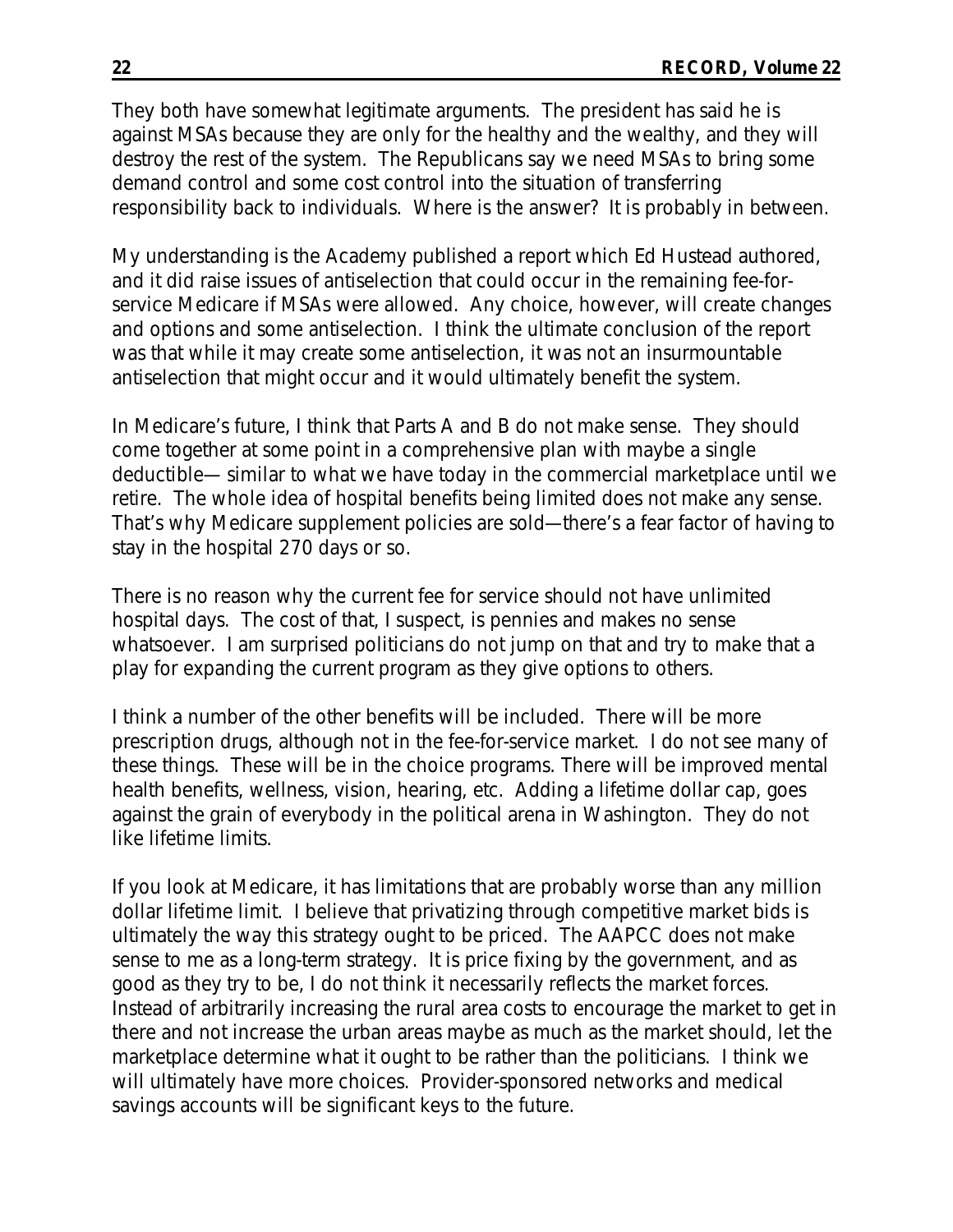**Mr. Robert G. Lynch:** My approach to the Medicare reform has been more of a nuts and bolts approach. I looked at and analyzed the 1995 Congressional Bill a great deal. Mostly I looked at how much money is put in and how much health care it is going to be buying for the elderly.

In the absence of an artificial limit in the form of the fail-safe cap, the Medicare Plus program would cost Medicare quite a bit in the form that it was proposed; that's not to say that there are not some good things in there. I think it is a start in the right direction, but I think it missed the boat especially because it did not try to put in competitive bidding. There is a great need to introduce some sort of competitive bidding to feed savings back to Medicare.

The main areas where I feel that it would be costing money—I seem to be disagreeing with other people up here—are MSAs. They are costly primarily because of adverse selection. The other place where Medicare Plus would be costing money is in the Medicare risk contracting. In my opinion, that is already costing Medicare billions of dollars a year, primarily through its own adverse selection, and there is selection going on in that program. Expanding that program will just expand the adverse selection effects and cost more.

As far as the selection effects on MSAs, the main thing that I keep hearing is that it would benefit the healthy and wealthy. I think that is a misconception because it is projecting from our experience with the working population insurance, and projecting that to the Medicare population is not really valid because the economic situation for the elderly is quite different. Under the proposed plan, Medicare beneficiaries who took the MSA option would be able to essentially buy out of Medicare and take their entire AAPCC capitation payment. With that, they would have to buy a high deductible plan with a maximum \$6,000 deductible, which, I guess, would cost about \$2,000 on average for premium for the minimum benefit outlined in the bill. They would be able to keep the rest of that payment.

The 1996 AAPCC is about \$450 a month, which works out to \$5,400 a year. In 1996, they would be able to basically pocket the difference of \$3,400 a year on average. They would not pocket it, however. They would put it in an MSA, which they would have to maintain at 60% of the deductible. Any nonqualified expenses they spend that take it below that 60% level would cause them to incur a tax penalty of 50% of their marginal income tax rate.

That AAPCC is not uniform across the country, it is much higher in some areas. For example, in New York City it averages around \$720–750 a year, which works out to something around \$8,500–9,000 a year. Even if you adjusted the premium that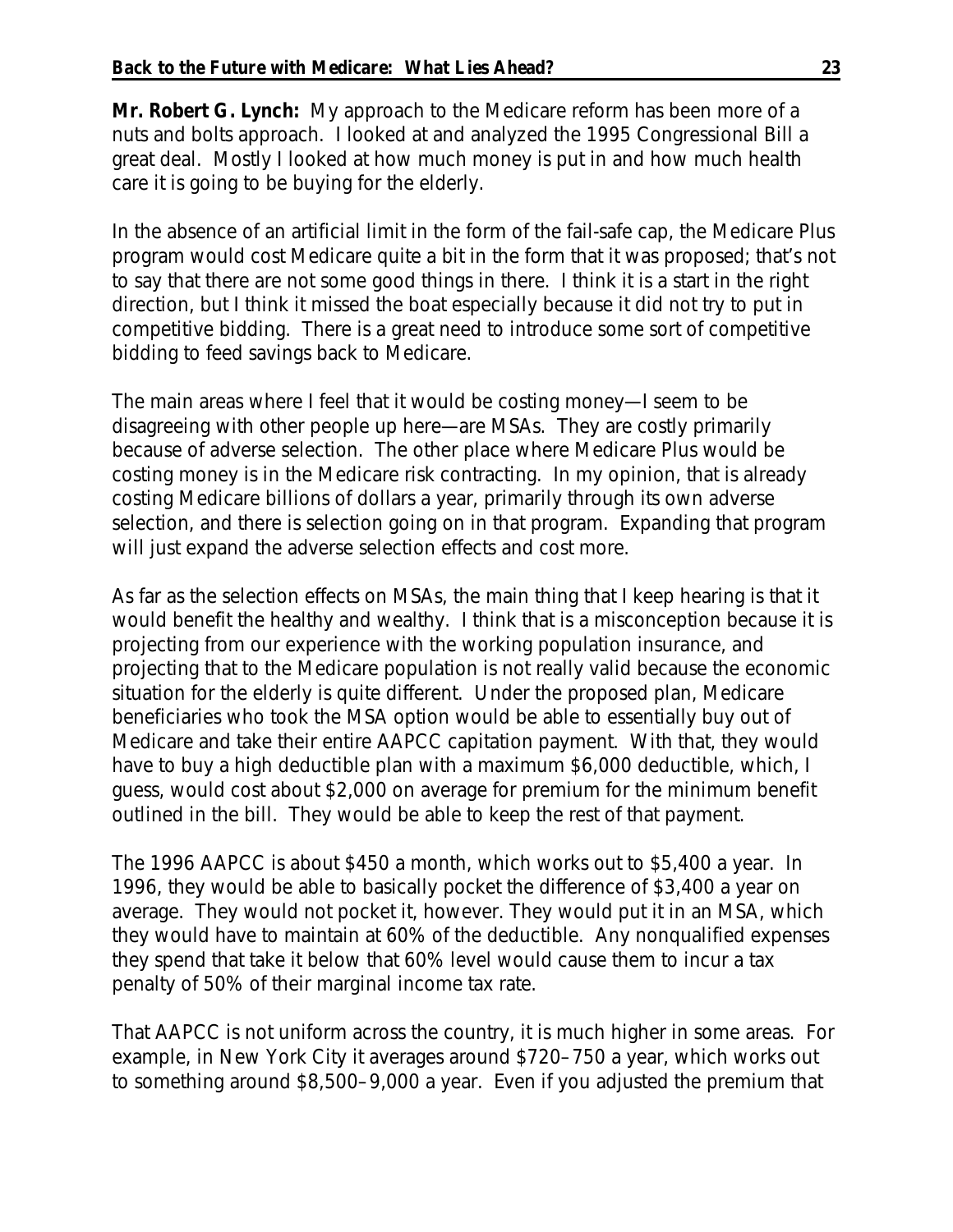they would have to pay for the high deductible to \$3,000, that means these people would basically have \$5,000–6,000 in available cash.

In Table 6, we see the distribution of income and perceived health status. We also see about 6% of the people are healthy and wealthy. People in the over-age-65 population who have an annual income of less than \$20,000 and regard their health as good to excellent, represent about 50% of the population. If I am in a situation where I am offered this high deductible plan, \$5,000 cash, my income is \$10,000 a year, and I am barely scraping by, I am going to have a fairly high probability of taking that.

|                                                                                          | <b>Perceived Health Status</b> |                           |                            |                            |                           |                              |
|------------------------------------------------------------------------------------------|--------------------------------|---------------------------|----------------------------|----------------------------|---------------------------|------------------------------|
| <b>Annual Income</b>                                                                     | <b>Excellent</b>               | <b>Very Good</b>          | Good                       | Fair                       | Poor                      | <b>Total</b>                 |
| Less than $$10,000$<br>\$10,000 to \$20,000<br>\$20,000 to \$35,000<br>\$35,000 and over | 5.0%<br>4.3<br>3.1<br>1.8      | 9.5%<br>6.3<br>4.0<br>1.8 | 14.4%<br>9.9<br>5.0<br>2.1 | 12.2%<br>6.1<br>2.4<br>0.8 | 7.5%<br>2.5<br>0.9<br>0.4 | 48.6%<br>29.1<br>15.4<br>6.9 |
| ∥ Total                                                                                  | 14.2%                          | 21.6%                     | 31.4%                      | 21.5%                      | 11.3%                     | 100%                         |

TABLE 6 INCOME AND PERCEIVED HEALTH STATUS IN AGED (AGE 65 AND OVER) POPULATION

Sources: U.S. Bureau of the Census and 1989 National Health Interview Survey.

Many of the projections that I have heard project that only 1% or 2% of the overage-65 population would take that MSA option. I think it would be much higher. I have put together my own study of the bill and I ran it through a model. My best estimate is that the MSA proposal, in the absence of the fail-safe cap, would cost about \$70 billion over seven years.

Another problem with the MSA proposal that was given in the bill is that it opens up the possibility for a great deal of fraud. The payments that would be made are based county by county and they would have a great deal of variation. Chart 8 shows the distribution of 1996 AAPCC payments for one state, Texas, which I selected because it has a large number of counties and it is fairly representative. The variation of payments goes from a low of \$219 a month up to a high of \$881 a month, which is a huge variation. You get this payment based on where you live, and where you live is where your mailing address is. I have this feeling that if this happened, the postmaster in Loving County, Texas would have a very hard time getting enough post office boxes to accommodate all the people who would be suddenly moving to Loving County to get that \$881 12 times a year. That's over \$10,000 a year. That's not to mention all the people who would be moving to Houston, which comprises the other three counties that are in excess of \$600 a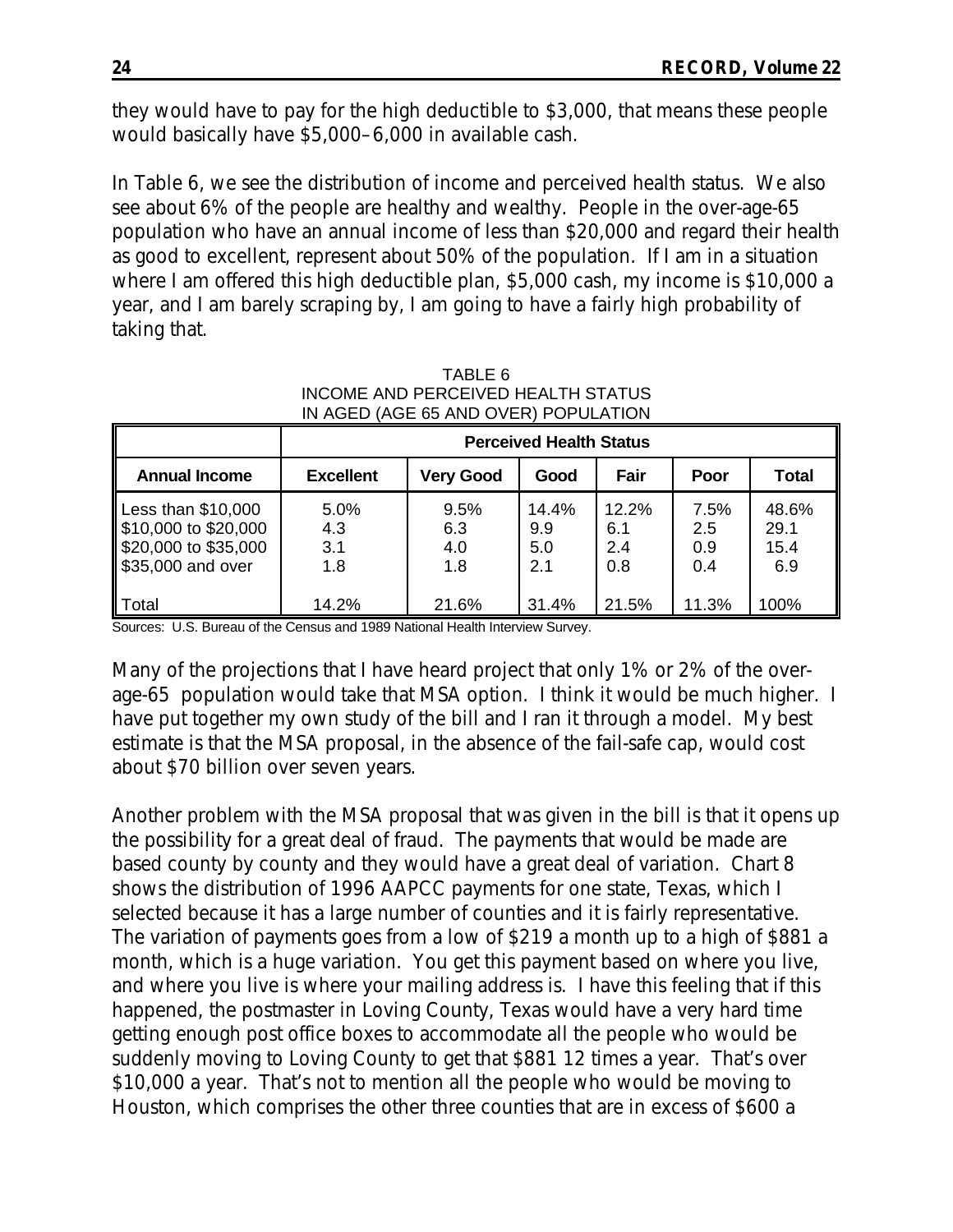month. That \$70 billion that I mentioned does not even include that, which I think is a major problem in the proposal as it stands.



Also, because of the way these high-deductible plans would work, and because of the way the bill is outlined, the coverage that people would be buying would be essentially worthless. As shown in Table 7, which is a hypothetical claim of a coronary bypass, which has a retail value of about \$40,000, the fee schedule from HCFA typically is about 60% of retail. The high deductible plans would only have to recognize what HCFA would pay plus whatever the beneficiary would have to pay in deductibles and co-insurance if the beneficiary was still under Parts A and B. If a beneficiary were under Parts A and B and had this procedure, HCFA would only recognize about \$24,000. There would be, say, \$2,000 in deductibles and co-insurance, so HCFA-covered benefits would be about \$22,000. So when this person checks their coverage and gets their payment from their insurance coverage, he or she would be responsible for \$22,000 rather than \$6,000. If the person maintains his or her MSA balance at the minimum 60%, he or she would still be out over \$18,000 beyond that.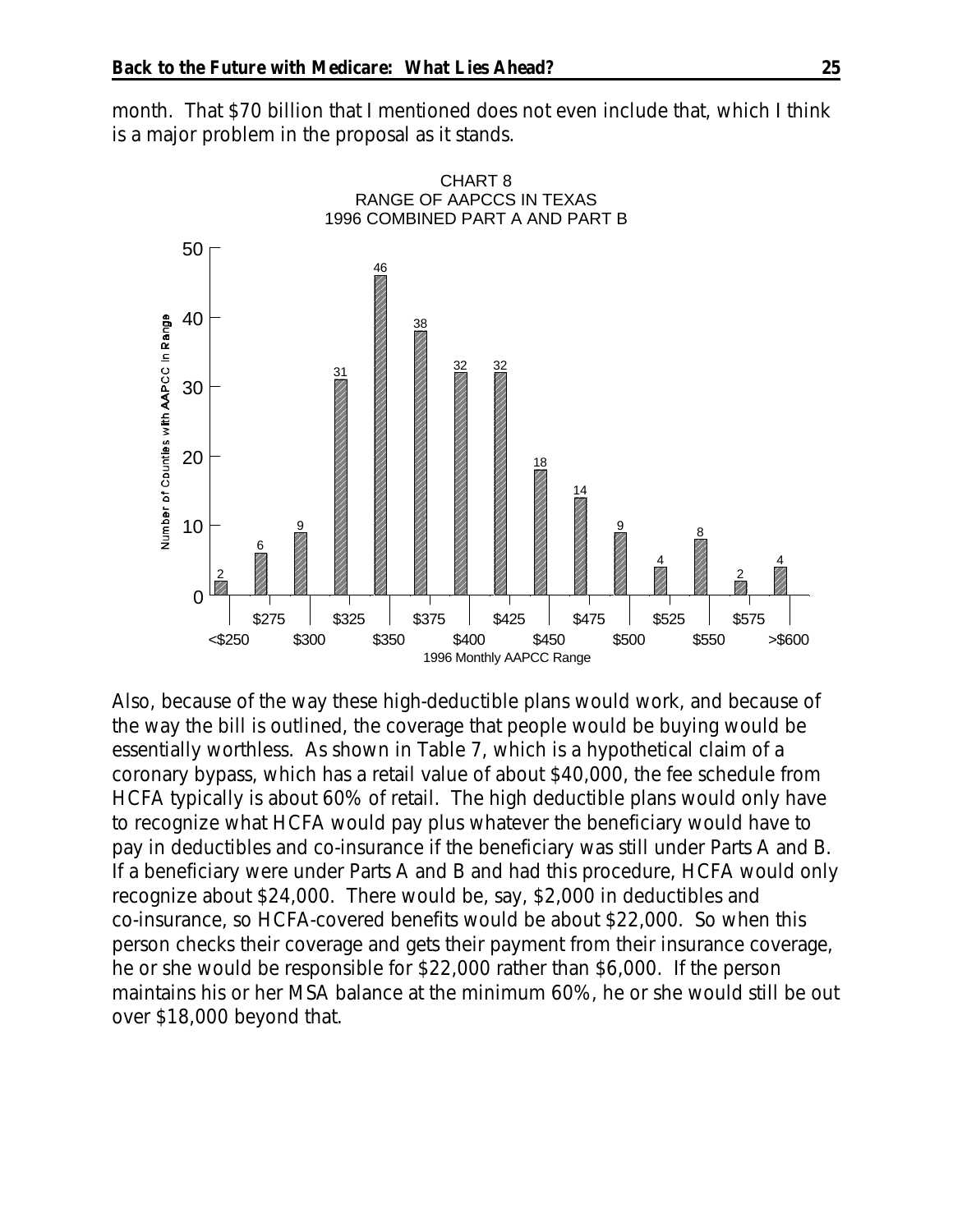| TABLE 7                                         |  |
|-------------------------------------------------|--|
| BENEFIT PAYMENTS FOR MEDICARE PART C            |  |
| "HIGH DEDUCTIBLE/MEDICAL SAVINGS ACCOUNT" PLANS |  |
| BASED ON A HYPOTHETICAL \$40,000 (UCR) CLAIM    |  |

|                                                                                                                                                                    |                                                       | <b>Benefit Payments:</b><br><b>Plan Counts</b> |                                    |
|--------------------------------------------------------------------------------------------------------------------------------------------------------------------|-------------------------------------------------------|------------------------------------------------|------------------------------------|
|                                                                                                                                                                    | Parts A & B                                           | <b>Minimum</b><br>Benefits*                    | Covered<br>Charges*                |
| <b>Total UCR Charges</b>                                                                                                                                           | \$40,000                                              | \$40,000                                       | \$40,000                           |
| <b>HCFA-Allowed Amount</b><br>Part A & B Deductibles<br>Pat A & B Coinsurance<br><b>HCFA</b> "Covered Benefits"<br>Failsafe Reduction (20%)<br><b>HCFA Payment</b> | 24,000<br>800<br>1,200<br>22,000<br>4,400<br>\$17,600 | 800<br>1,200<br>\$17,600                       | 800<br>1,200<br>22,000             |
| Payments Counted by Plan                                                                                                                                           |                                                       | \$19,600                                       | \$24,000                           |
| <b>Plan Deductible</b><br><b>Plan Payments</b><br><b>Patient Out-of-Pocket</b><br><b>MSA Payments</b><br>(60% of Deductible)                                       |                                                       | 6,000<br>13,600<br>26,400<br>3,600             | 6,000<br>18,000<br>22,000<br>3,600 |
| <b>Patient Net Out-of-Pocket</b>                                                                                                                                   | \$6,400                                               | \$22,800                                       | \$18,400                           |

\*Minimum benefits under Section 1859 (b)(2)(A)(iii)(l)

Also, if the fail-safe mechanism was in there, then the way the bill is worded, this insurance plan would only have to recognize what was paid after the fail-safe mechanism reduction in payments. In which case, if there was a 20% reduction in the fail-safe mechanism, then the plan would only have to count less than \$20,000 and the patient would be responsible for over \$26,000 liabilities for this, not counting their MSA balance, which is more than HCFA would allow in the beginning for the whole plan. For the beneficiaries, in my opinion, this is a bad deal. They are not getting much from that coverage.

In the risk contracting plan, I am in favor of expanding that. I think there is the potential for a great deal of savings to Medicare. The problem is that there is currently no mechanism for feeding the savings back to Medicare, and there is nothing in the proposal to put in any sort of feedback mechanism, which would probably take the form of the competitive bidding. Currently, to get an idea of how much money is being lost through the Medicare risk contracting, look at a comparison of these AAPCC payments versus what the costs should be if you applied the geographic charge level against the national average.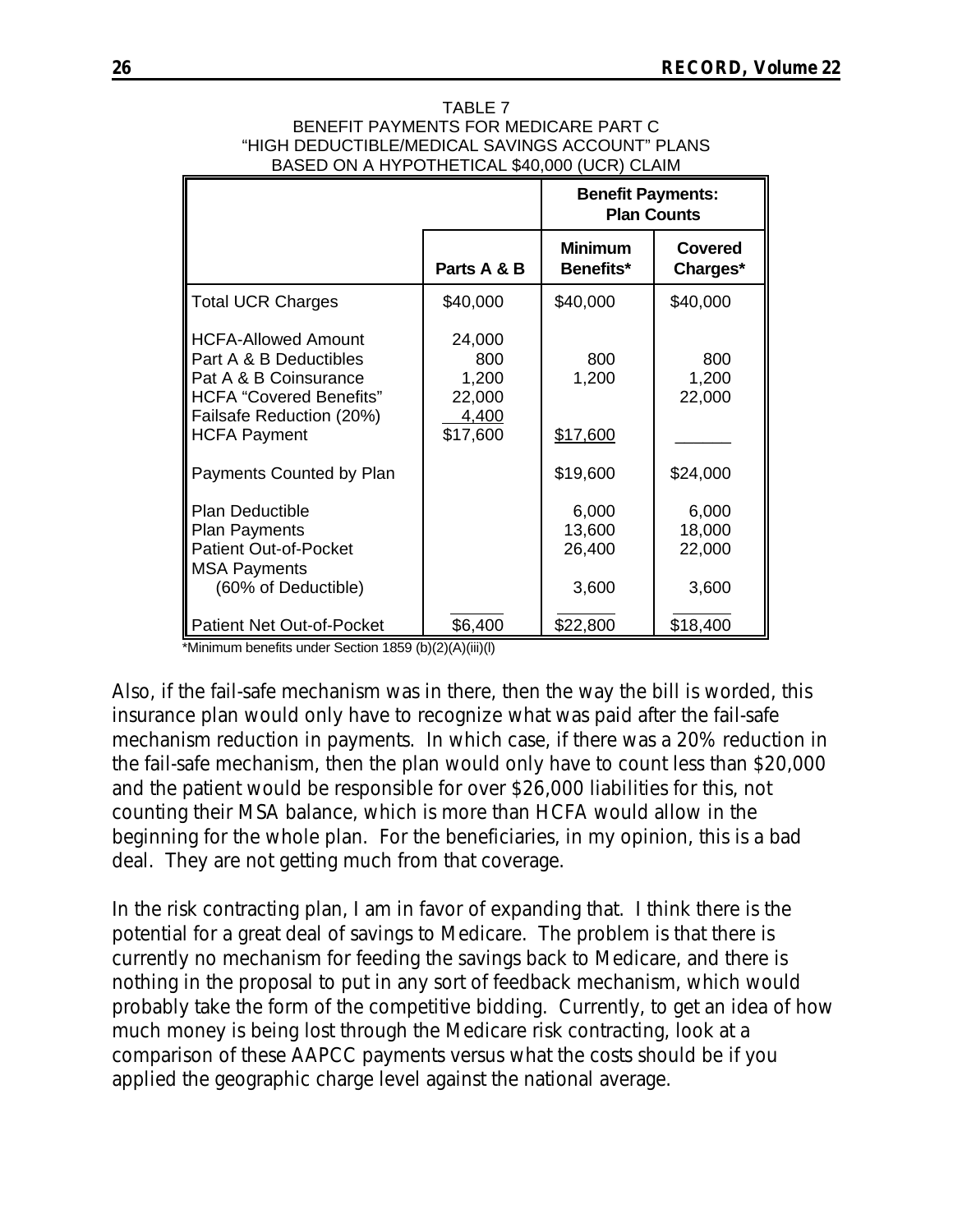Chart 9 shows the 12 metropolitan areas with the largest Medicare populations, and the dark portions of those bars represent how much the AAPCCs exceed what the charge level should be with a charge level that I calculated, which is based on the M&R Health Cost Guidelines. This is a rough estimate. When I calculate this for these 12 metropolitan areas alone, that is about \$900 million a year in overpayments to these metropolitan areas for the Medicare risk beneficiaries. These areas represent something like 60% of the enrollees in HMOs in the country.



Note: Charge factors based on M&R 1996 Health Cost Guidelines does not reflect any direct savings due to utilization.

A big part of this problem is in the current calculation of the AAPCC. It is based on the costs for those beneficiaries who remain in the fee-for-service side because there is selection occurring. The healthier beneficiaries are going into the HMOs. As Rick mentioned, the HMOs basically are getting paid the same amount to take care of the healthier beneficiaries as they are to take care of the sicker beneficiaries.

Chart 10 shows how HMOs can do this. I am not saying there is an HMO in particular that is doing this. I know that each item on this flow chart is being done, at least individually in some areas, because I have anecdotal, second-hand information that indicates some Medicare risk contractors are doing this.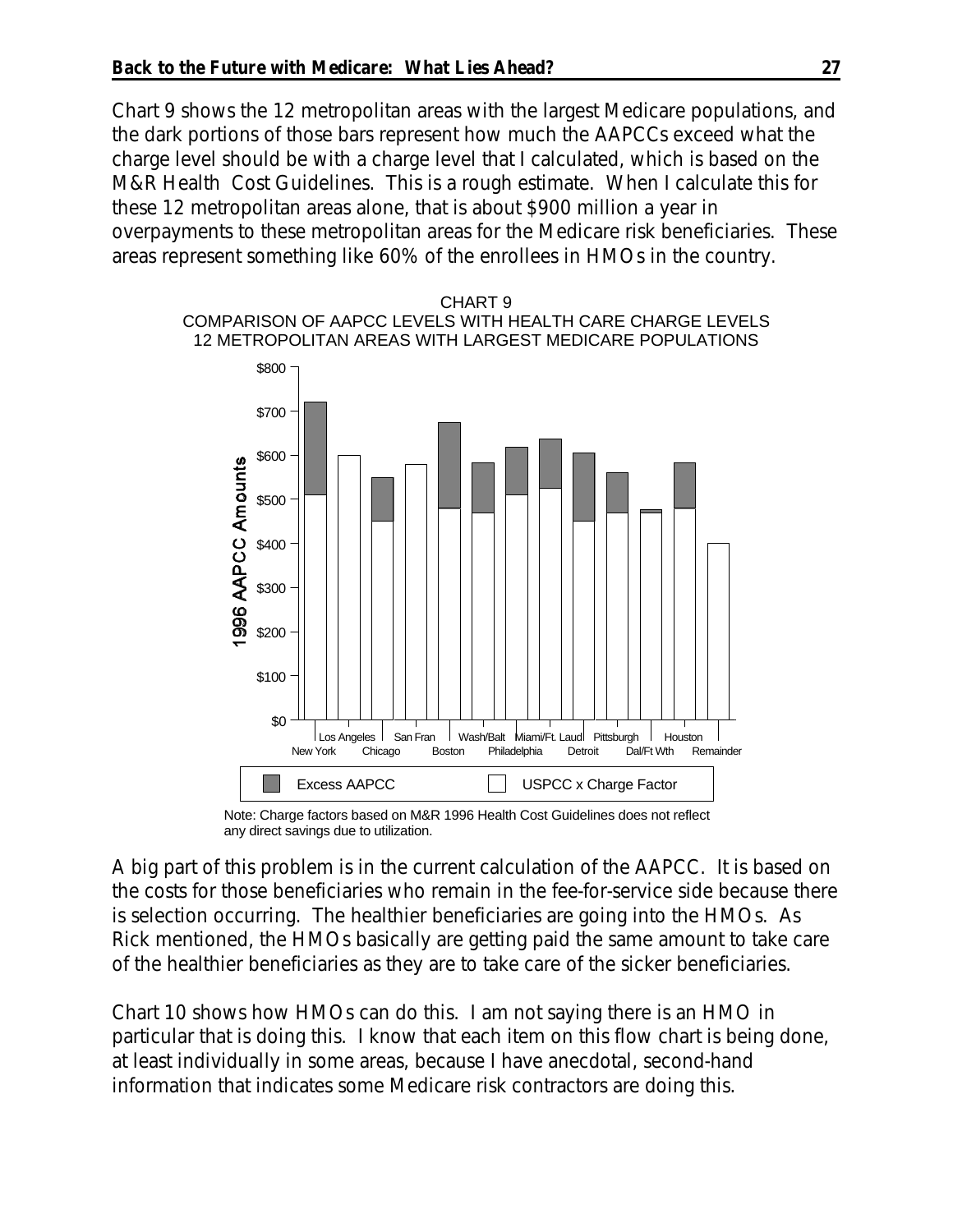CHART 10 HOW RISK CONTRACTING HMOS ARE ABLE TO "CHERRY PICK" MEDICARE



The HMOs are making profits on these Medicare-risk contracts. Many HMOs are using these profits to subsidize their commercial side, especially at the older ages, and getting pre-Medicare-risk enrollees in. HCFA has very strict regulations on selective marketing or underwriting for Medicare beneficiaries, but those regulations do not apply to anybody under the age of 65. People who are just turning 65 and going into Medicare are the major source of new enrollees for Medicare HMOs.

When these plans recruit new enrollees who are getting close to Medicare age, they are able to do selective marketing and underwriting, so they are getting some selection there. The HMOs get these numbers in there. They have the enrollees in there for a while, and they have complete claim records on them, so they know who is healthy and who is not healthy and they do not have to do really overt selection. It can be fairly subtle and achieve a good result.

The HMOs can selectively promote or discourage the continuation of aging into their HMO program, so they get the healthy age-ins coming in, and the sicker ones are going to fee for service. Because the AAPCC is based on the cost for the sicker individuals, the selection spiral shows that AAPCC continues to go up. Meanwhile, the HMOs are getting the healthier people, generating more what I call "windfall profits," because to me that is what they are. The windfall profits can then be used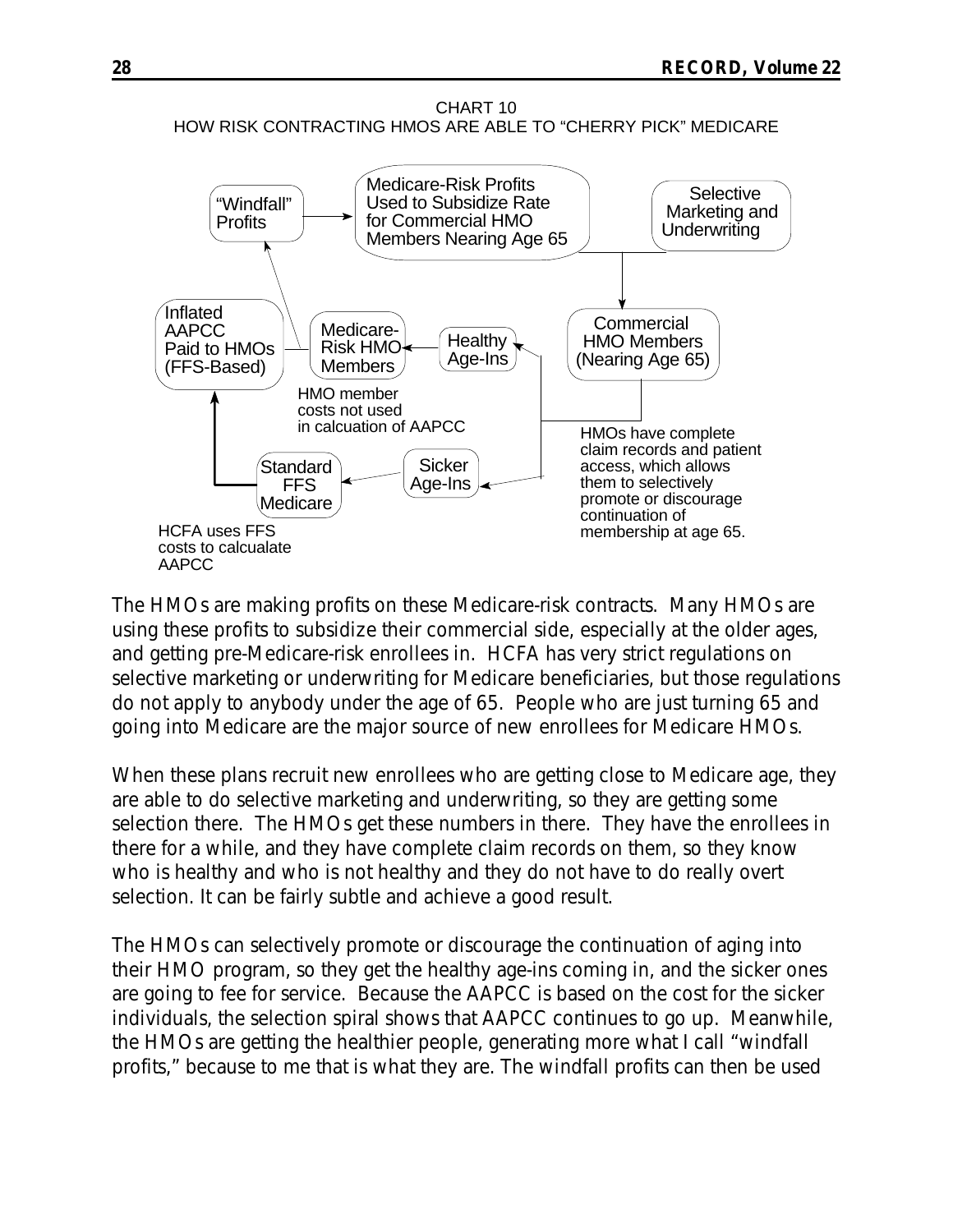to subsidize more and get more of the selection going on. So a nice selfperpetuating circle is achieved.

This is basically how many HMOs are able to achieve artificial selection, in addition to what I guess you could call the natural selection of the healthier people going to HMOs, because that is the way people behave. The healthier people are more willing to have their care managed. The next two charts have already been mentioned by Rick. Some of the results of this show that the HMOs give good benefits to their beneficiaries; they are very lavish benefits in many cases as shown in Chart 11.



Chart 12 is a graphic representation of the money that is being wasted currently. The left side is the traditional fee for service. This light line near the top is where the average cost would be if there was no selection. But as the adverse selection drives that side up, the AAPCC payment is driven up with it. Their positive selection brings the cost from the right side down. So the top two boxes on the right side are the windfall profits that the HMOs are enjoying. I am not saying the HMOs are wrong for this. I am also saying that this is not the way to go. It is just that the system as it is set up is resulting in waste. I think moving the managed care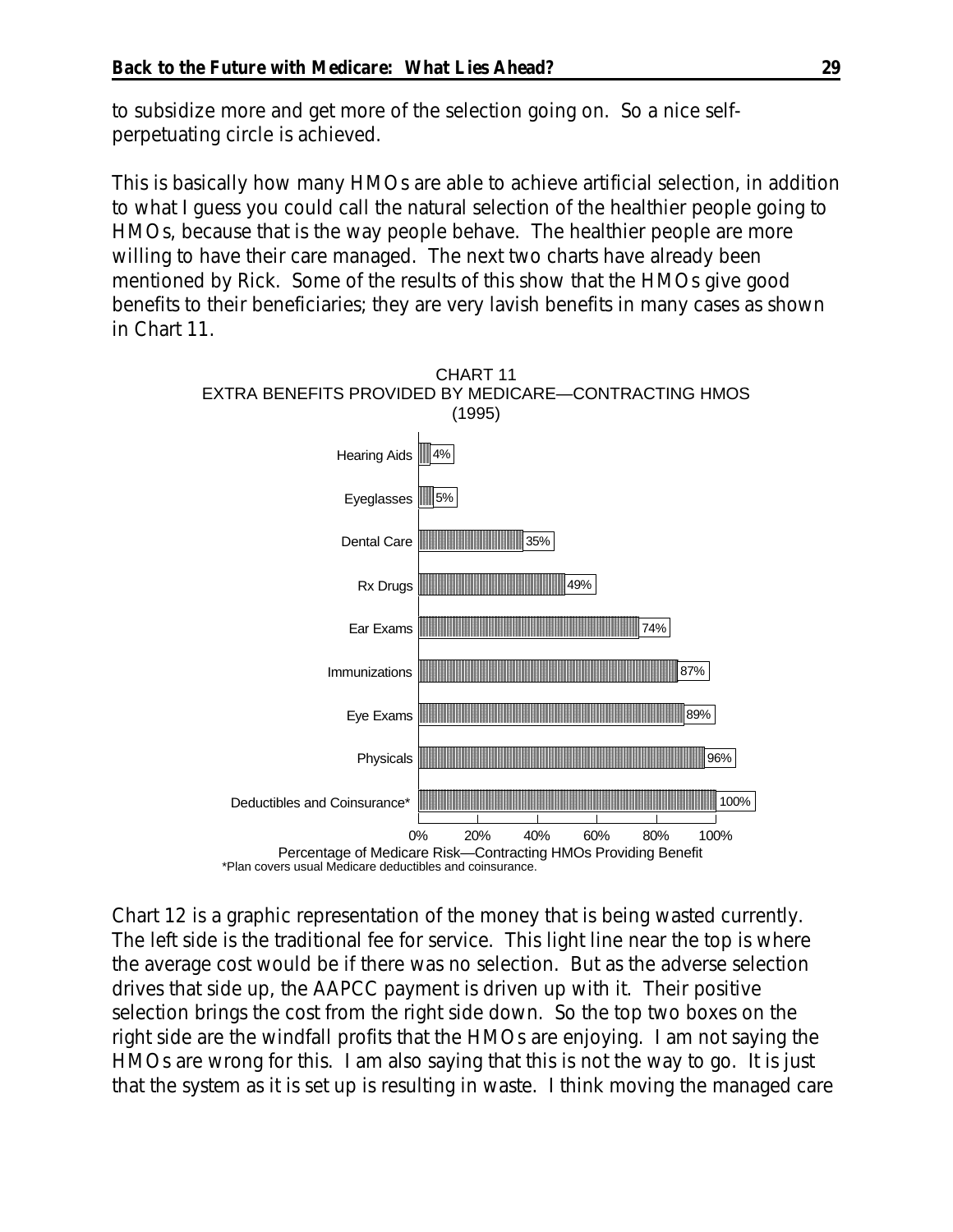and putting the care more into the private sector is the way to save money, but we have to change the way that managed care is being paid to feed these savings back to Medicare; otherwise, it is just going to drive Medicare into the ground faster and faster.





**Mr. King:** Although I agree with much of what you said, Rob, I disagree strenuously with your analysis of MSAs. My experience with the Medicare program for 20 years is that there is virtually no fraud associated with Medicare beneficiaries. There is virtually no instances of Medicare beneficiaries defrauding the Medicare program. It is the providers who defraud the Medicare program. That would suggest that if there is any potential for fraud in the way people report their addresses, that it is much more likely to occur with a provider such as we have now under the current risk program and that we would have under the Medicare Plus program.

Second, my analysis shows that even the average Medicare beneficiary has no financial incentive to risk select against MSAs. That's not to say it will not happen. It certainly happens now with Medicare risk plans. The single most important factor for Medicare beneficiaries when they become ill is not finances; it is free access to any provider they want to see. That is what the current risk program limits most severely. An MSA, however, would not do that.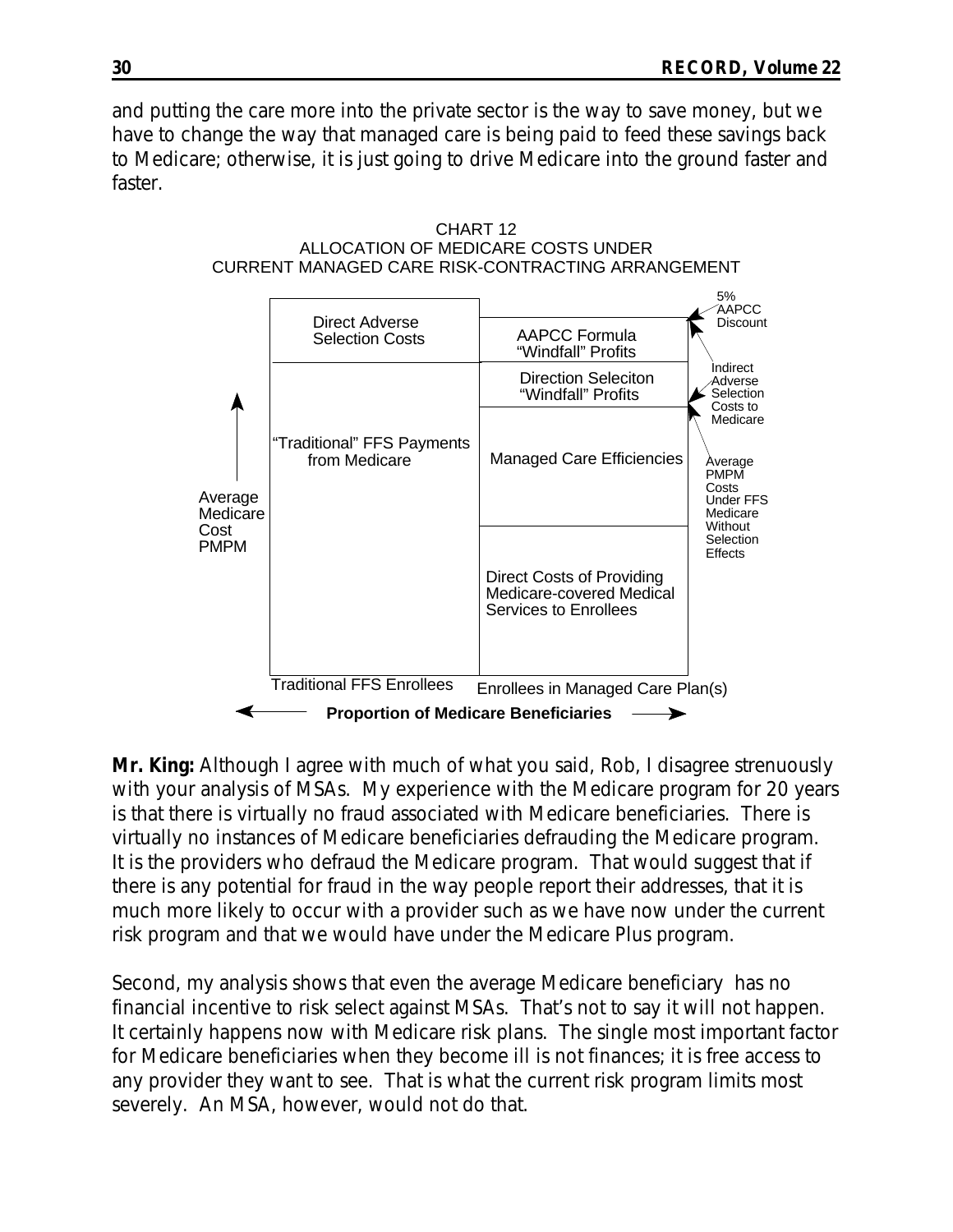Table 8 shows the substantial behavioral changes and the reductions in spending that occur when Medicare beneficiaries face the current, very modest, cost sharing in the Medicare program (as opposed to facing no cost sharing when they have a Medigap policy). The reason I used employer-sponsored Medigap policies is because it is a double protection against any selection affecting these numbers. In other words, it is all based on the behavioral effects rather than the selection effects. You also have a comparison by health status. Even on the basis of self-reported health status, the reductions are substantial.

| MEDICARE SPENDING PER PERSON FOR AGE 65 AND OVER |                        |                           |                          |  |
|--------------------------------------------------|------------------------|---------------------------|--------------------------|--|
| Health Status                                    | <b>Medicare Only</b>   | <b>Employer Medigap</b>   | <b>Ratio</b>             |  |
| Excellent<br>Very Good<br>Good<br>Fair<br>Poor   | \$ 705<br>905<br>1,713 | \$1,217<br>1,490<br>2,347 | 172.6%<br>164.6<br>137.0 |  |
|                                                  | 2,462<br>4,684         | 3,236<br>6,477            | 131.4<br>138.3           |  |

|         | Hoolth Status Modioare Only Employer Modiaco Deti |  |
|---------|---------------------------------------------------|--|
|         | MEDICARE SPENDING PER PERSON FOR AGE 65 AND OVER  |  |
| TABLE 8 |                                                   |  |

Source: HCFA Medicare Current Beneficiary Survey

Table 9 is a five-year analysis comparing how well off Medicare beneficiaries would be if they had an MSA with various levels of deductibles, a Medigap policy, or if they had Medicare only. There is no adjustment for interest, so it does not matter during the years in which they occur. But a multiple-year analysis is appropriate, because people cannot opt in and out of MSAs as they can with risk plans every month. It is only yearly and people have a tendency to stay in one plan.

Table 9 shows an average Medicaid beneficiary who was healthier than average during four of the five years and then sicker than average during the fifth year. You can see that the worst possible financial result is buying a Medigap policy. The best possible financial result is buying an MSA with a high-level deductible, and then Medicare is somewhere in between.

Once people get sick, they are not going to be able to leave the MSA and go into Medigap, because Medigap can underwrite. It is only at age 65 that Medigap cannot underwrite. So the Medigap plans are well equipped to protect themselves against unfavorable selection. The latest study from the physician payment review commission indicates that the HMOs are well equipped to protect themselves against unfavorable selection too, because the average person joining an HMO only costs about 58% of what the average comparable person in the fee-for-service sector costs. Those are fairly large favorable selection results. I know that these are very controversial issues.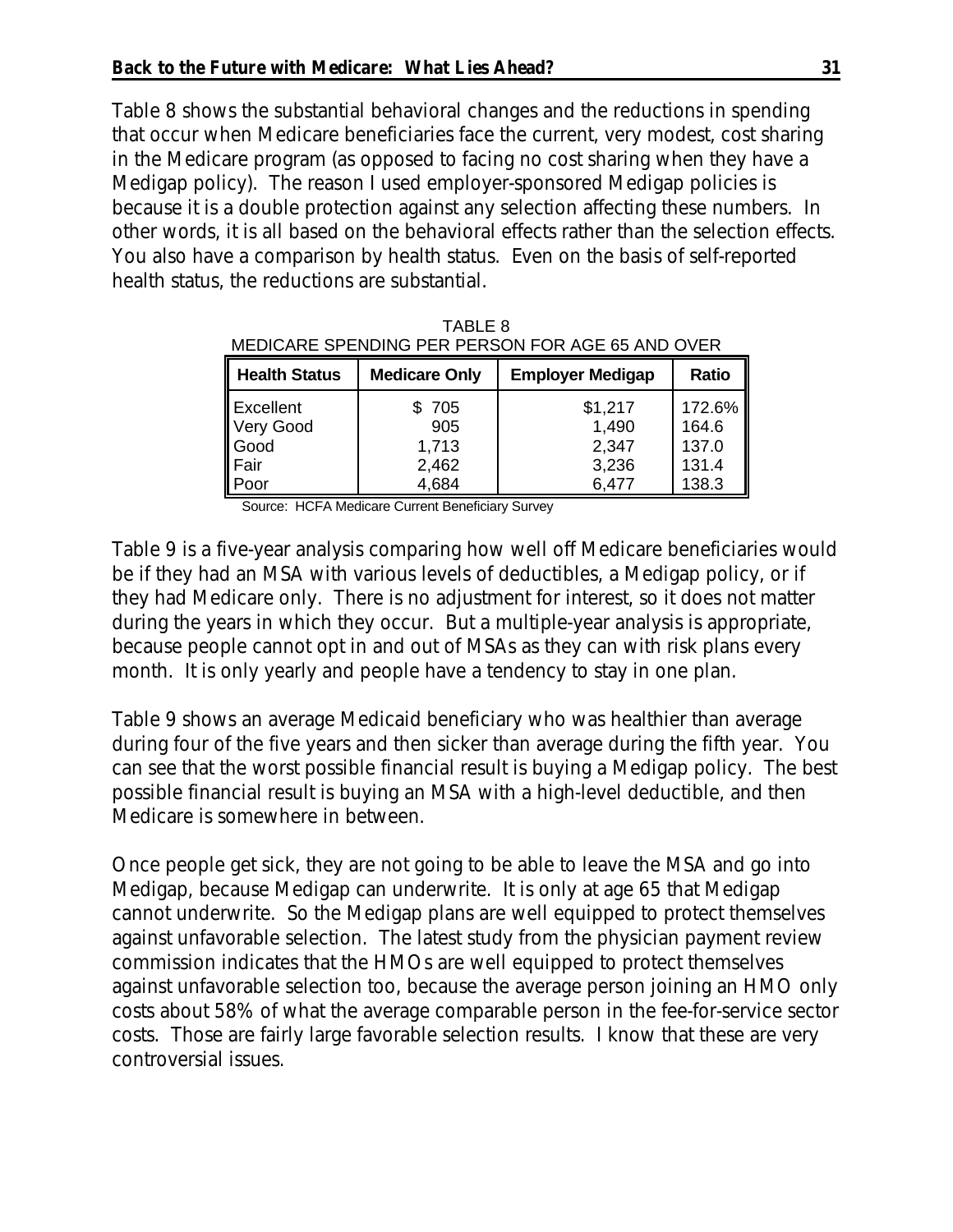| MEDICARE CURRENT BENEFICIARY SURVEY WITH INDUCTION FACTORS |                                   |                                         |                                                        |                                                 |                                                 |
|------------------------------------------------------------|-----------------------------------|-----------------------------------------|--------------------------------------------------------|-------------------------------------------------|-------------------------------------------------|
| Year                                                       | <b>Medigap</b>                    | <b>Medicare</b><br>Only                 | <b>MSA with</b><br>\$10,000<br><b>Deductible</b>       | <b>MSA with</b><br>\$5,000<br><b>Deductible</b> | <b>MSA with</b><br>\$3,000<br><b>Deductible</b> |
| 2<br>3<br>4<br>5                                           | \$986<br>986<br>986<br>986<br>986 | \$<br>206<br>206<br>206<br>206<br>1,553 | (\$2,385)<br>(2, 385)<br>(2, 385)<br>(2, 385)<br>5,296 | 866)<br>(\$<br>(866)<br>(866)<br>(866)<br>3,405 | (\$49)<br>(49)<br>(49)<br>(49)<br>2,326         |
| 5-year<br>Total                                            | \$4,930                           | \$2,377                                 | \$4,244)                                               | (\$59)                                          | \$2,130                                         |

TABLE 9

**Mr. Antos:** The example proves that if beneficiaries can change every year, the intelligent beneficiary who has good foresight will change at year four. I would like to think that everybody is honest, and I think generally people are, but when you put an enormous financial incentive in front of almost everybody, it is really easy to pick out the saints from the rest of us. It seems to me that this calls for a major change in the MSA legislation that was talked about. Let's have a longer lock-in period. Why one year? Because, politically, one year was all that could be attained.

**Mr. Bachman:** The only issue that was raised that I had some concern about is the idea of income-based premiums—once you start to receive the benefit under Medicare, you would somehow pay if you are able to pay. You should not get that if you are wealthy versus not, but to me you paid this tax, especially for the Part A coverage. You pay that your entire life and people have no income cap on it. So the wealthy are already paying premiums in excess of their share, and after they retire, you are going to hit them again and say, "Well now because you are wealthy you've been paying more than your fair share in all these working years." I have a serious concern about how progressive, if you will, that schedule really is and how unfair it is.

**Mr. Lynch:** I agree, Ron. They walk a fine line because right now Medicare is a social insurance program. When you start income-relating premiums, it moves Medicare in the direction of becoming more of a welfare program; then public support for that program is undermined. The conventional wisdom in Washington is that you cannot get to the right of the American people. You cannot be more considerate to the American people on welfare programs like Medicaid. There is virtually no public support for Medicaid. The politicians can cut it as much as they want, and the public is not going to be that concerned about it.